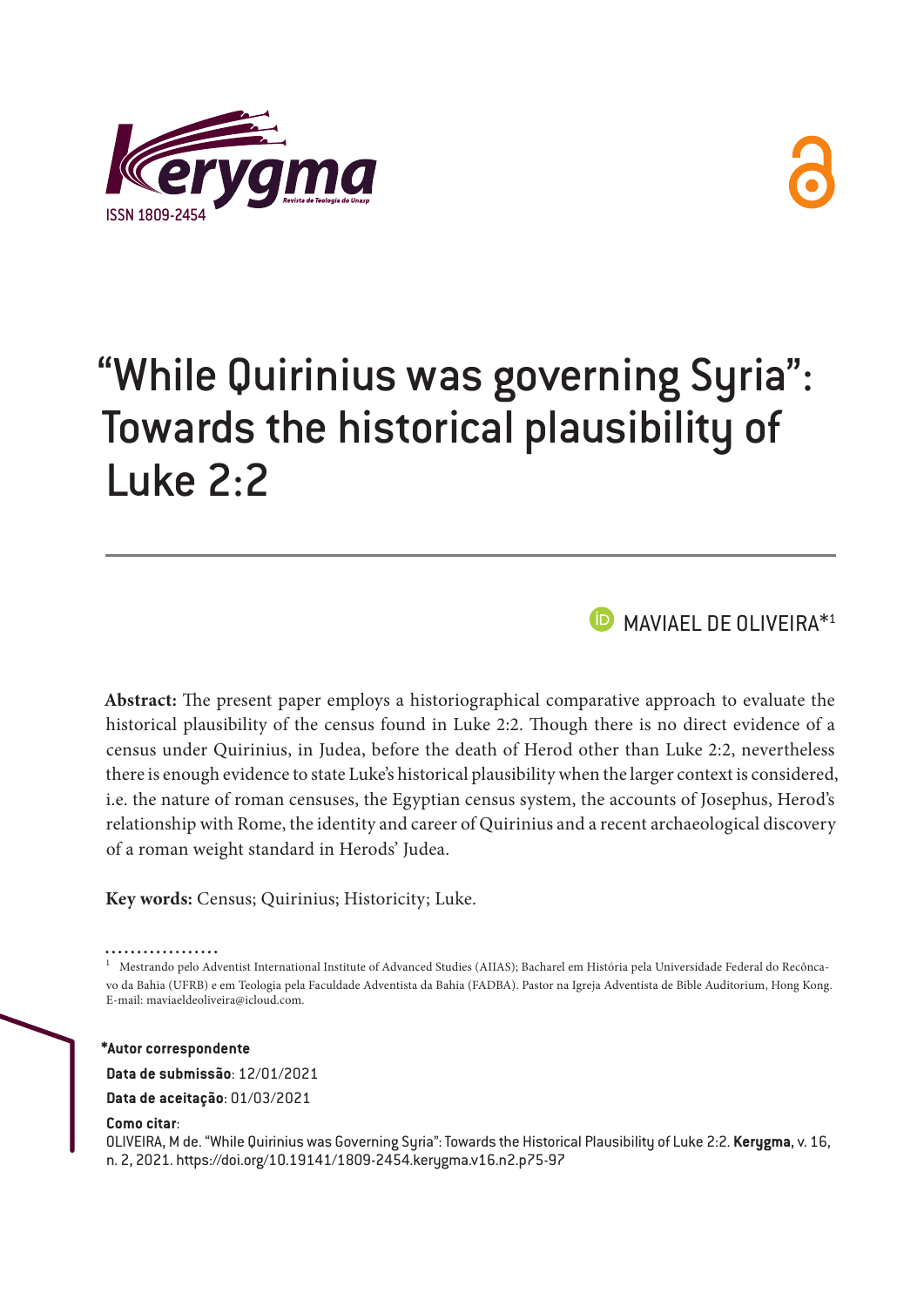# "Quando Quirino era governador da Síria": Pela plausibilidade histórica de Lucas 2:2

**Resumo:** O presente artigo emprega uma abordagem historiográfica comparativa que visa avaliar a plausibilidade histórica do censo de Lucas 2:2. Nenhuma evidência de um censo sob a supervisão de Quirino na Judeia antes da morte de Herodes pôde ser encontrada, contudo, há suficientes evidências da plausibilidade histórica de Lucas 2:2 quando considerado o contexto mais amplo no qual se encontra o registro do censo, i.e., a natureza dos censos romanos, o sistema censitário egípcio, os escritos de Josefo, o relacionamento de Herodes com Roma, a identidade e carreira de Quirino e a recente descoberta de um parâmetro romano de peso no território da Judeia.

**Palavras-chave:** Censo; Quirino; Historicidade; Lucas.

"And it came to pass in those days that a decree went out from Caesar Augustus that all the world should be registered. This census first took place while Quirinius was governing Syria" (Luke 2:1-2).

"Ἐγένετο δὲ ἐν ταῖς ἡμέραις ἐκείναις ἐξῆλθεν δόγμα παρὰ Καίσαρος Αὐγούστου ἀπογράφεσθαι πᾶσαν τὴν οἰκουμένην. αὕτη ἀπογραφὴ πρώτη ἐγένετο ἡγεμονεύοντος τῆς Συρίας Κυρηνίου" [\(ALAND, 2012\)](#page-17-0).

Scholars have tried, for the last two hundred years, to adjudicate between the accounts of Josephus and Luke on the census of Quirinius<sup>2</sup> which has produced a vast bibliography on the topic without satisfactory results.<sup>3</sup> What is clear from the extensive bibliography on the census of Luke 2:2 is that the question is still open for debate.

In a word, the problem is that Luke is the only first century source to make a direct mention of a Roman census in Judea, before the death of Herod the Great when Quirinius [\(STEIN, 1993,](#page-22-0) [p. 105\)](#page-22-0)4 was governor of Syria, at the same time that Josephus records a census under Quirinius but on AD 6-7 when Archelaus was exiled on AD 6-7 (Josephus, Ant. 18.1-6), therefore a decade after the birth of Jesus<sup>5</sup> and Herod's death.<sup>6</sup> Could the census of Luke 2:2 be historically plausible? It certainly is, as affirmed [Robert Stein \(1993, p. 105\)](#page-22-0), a "crux interpretum". The absence of direct multiple attestation of the census of Luke 2:2 will inform the focus of this study to the historical

<sup>2</sup> "Some translations of the NT use the name Cyrenius, an Anglicized form of his Greek name, while others use the Latin form Quirinius. His full name is Publius Sulpicius Quirinius" (DOLLAR, 1992). Also Potter (1992, v. 5, p. 377).

 $3$  Perhaps the excursus in Schürer (1973, p. 400-427) has had significant impact onto the studies of the census of Quirinius reaching the conclusion that Luke was simply mistaken. Conversely, Ramsay (1905) has found enough evidence to vindicate Luke as historian. Others like Bart Ehrman (2012) prefer to concentrate on the argumentative function of the census and discredit its historicity altogether. For a list of the most important works on the census of Quirinius, see Dabrowa (2011, p. 137-142).

<sup>&</sup>lt;sup>4</sup> The details of the historical difficulties this text poses will be dealt with further ahead.

<sup>&</sup>lt;sup>5</sup> Most scholars maintain must have occurred between 4 and 6 BCE; see Smith (2000, p. 278-293).

<sup>&</sup>lt;sup>6</sup> Herod the Great almost certainly died in Jericho on the spring of 4 AD. See Gabba (2008, v. 3, p. 127). Additionally, the lunar eclipse mentioned by Josephus and the remaining textual evidences point to his death on March 13 of 4 BCE. See Zeitlin (1964, p. 1-22).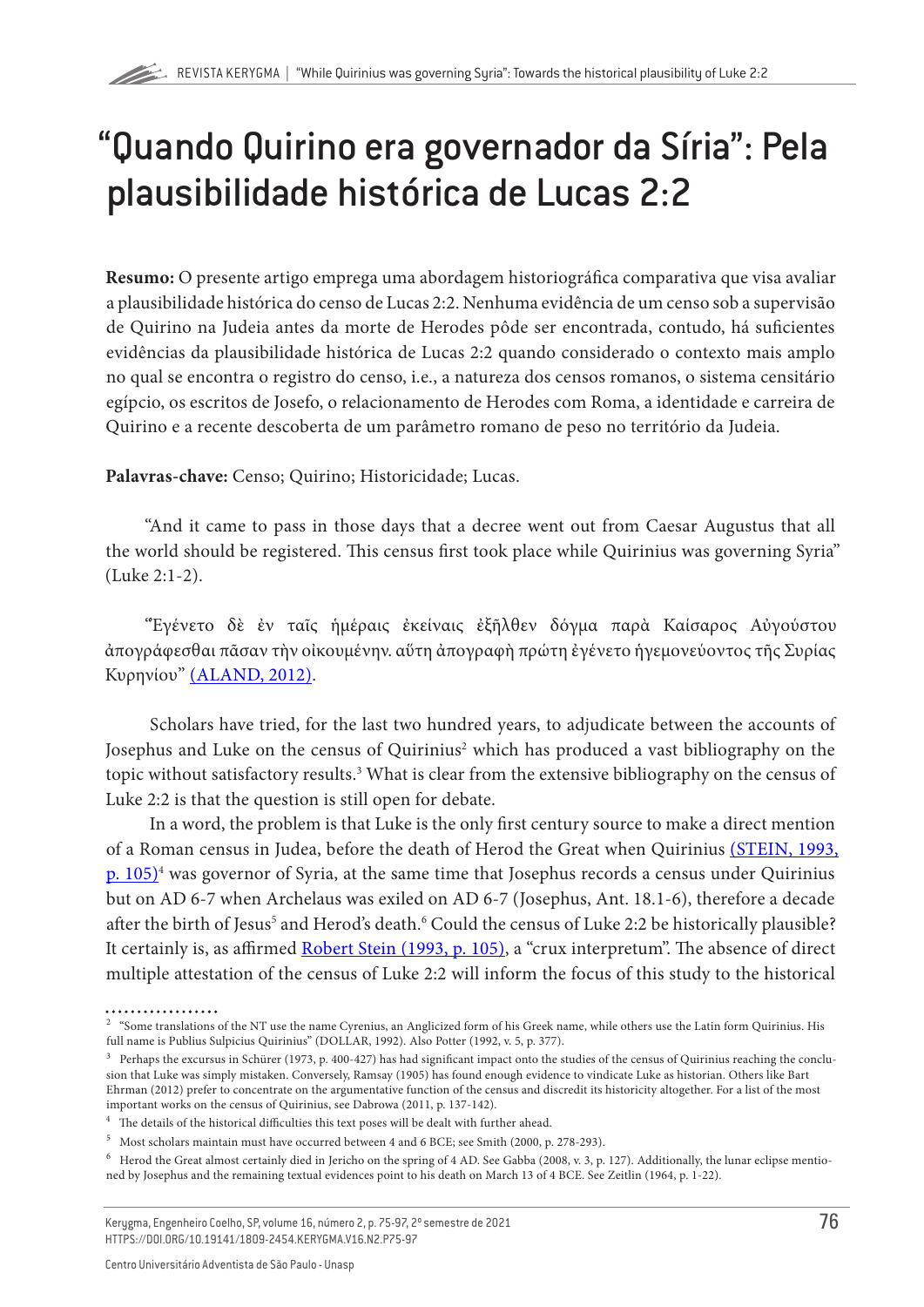plausibility of Luke's census rather than attempt to demonstrate its historicity. Thus the question we wish to deal with: Is it historically plausible for a Roman census to have taken place in Judea prior to Herod's death?

Though much has been written on the subject, the historicity of the gospels is still a crucial debate for there cannot be a complete separation between the gospels upon which the faith in Jesus is based and their historical nature. $^7$  The historical figure $^8$  Jesus of Nazareth and the Christ of Kerugma are inseparable, contrary to what **Rudolf Bultmann's (1970)** demitologization affirmed. The historical reliability of the gospels is of immeasurable importance to Christianity; therefore, scrutinizing the historical plausibility of passages like Luke 2:2 gains amplified importance due to its potential to shed new light onto the text of the New Testament.

We shall hold that the degree to which a historical object of study can be known with any level of accuracy is better framed in terms of plausibility<sup>9</sup> rather than absolute certainty, due to the limited and sometimes fragmented sources as well as the natural impossibility of epistemological neutrality in matters of History. Nonetheless, an "incomplete description does not necessitate the conclusion that it is an inaccurate description" [\(LICONA, 2018, p. 34\),](#page-20-0) and personal bias does not necessarily means a dishonest historical approach.

There are at least three distinguishable trends among the scholarly works on the historicity of the census of Quirinius. (1) Luke is historically wrong; (2) there is not enough evidence to prove or disprove the historicity Luke's census; and (3) Luke's census can be or is historical. Among those that have posed a solid challenge to the historical accuracy of Luke's census, Emil Schürer has certainly been the most influential [\(CROSS; LIVINGSTONE, 2005, p. 1479\).](#page-18-0) His excursus of Quirinius in A History of the Jewish People in the Time of Jesus Chris[t \(SCHÜRER, 1973, v. 1, p.](#page-22-0) [400\)](#page-22-0) has become the blue print for investigating the historical issues surrounding the census of Quirinius. Schürer's work has paved the way for [Bart Ehrman \(2012, p. 359\)](#page-19-0) to argue that Luke deliberately fabricated the Bethlehem trip to make the Messiah be born in the city of David and for [Lataster \(2015\)](#page-20-0) to deny that Jesus even existed. On the same basis [Daniel R. Schwartz \(1988, p.](#page-22-0) [640\)](#page-22-0) has denied the historicity of the census of Quirinius as he sought to demonstrate that Luke, though pretending to be historical, was, nevertheless, primarily a theological work. Similarly, [Raymond E. Brown \(1986, p. 660-680; 1997, p. 32\)](#page-18-0) has argued that pursuing Luke's theology is more profitable than chasing his historicity. It is precisely the emphasis on Luke's theology that has dominated the Lucan studies in the last century, as well expounded by I. [Howard Marshall](#page-21-0)  [\(1989, p. 54\).](#page-21-0) A more moderate approach is sponsored by [Solomon Zeitlin \(1964, p. 1-22\)](#page-22-0), [Ed](#page-18-0)[ward Dabrowa \(2011, p. 137-142\),](#page-18-0) [F. Haverfiedl \(1900, p. 309\),](#page-20-0) [Lincoln H. Blumell, and Thomas](#page-17-0)  [A. Wayment \(2012, p. 53-81\).](#page-17-0) They belong to the group of scholars that has not found enough evidence to condemn or acquit Luke as a historian. The last group is composed by those that try to somehow claim that Luke is entirely or partially right with regards to the census of Quirinius,

 $^7$  D. A Carson (1997, p. 807, emphasis his) argues that, unlike other religious faiths, Christianity has an irreducible historical character, while Caird categorically affirms that "Christianity in the first instance is neither a set of doctrines nor a way of life, but a gospel; *and a gospel means news about historical events, attested by reliable witnesses, and having at its centre a historical person.*" See Edwards (2002, p. 494).

<sup>8</sup> Some of the most influential recent works on the "Historical Jesus" are Crossan (1995); Bart (2012); Wright (2003); Dunn (1985); Keener (2012). For a panoramic discussion of the "historical Jesus" debate, see Bond (2012, p. 14).

<sup>&</sup>lt;sup>9</sup> We will agree with Rhoads (2011, p. 65) that "reconstructing history consists in establishing the most plausible rather than the absolute certain."

Kerygma, Engenheiro Coelho, SP, volume 16, número 2, p. 75-97, 2º semestre de 2021 HTTPS://DOI.ORG/10.19141/1809-2454.KERYGMA.V16.N2.P75-97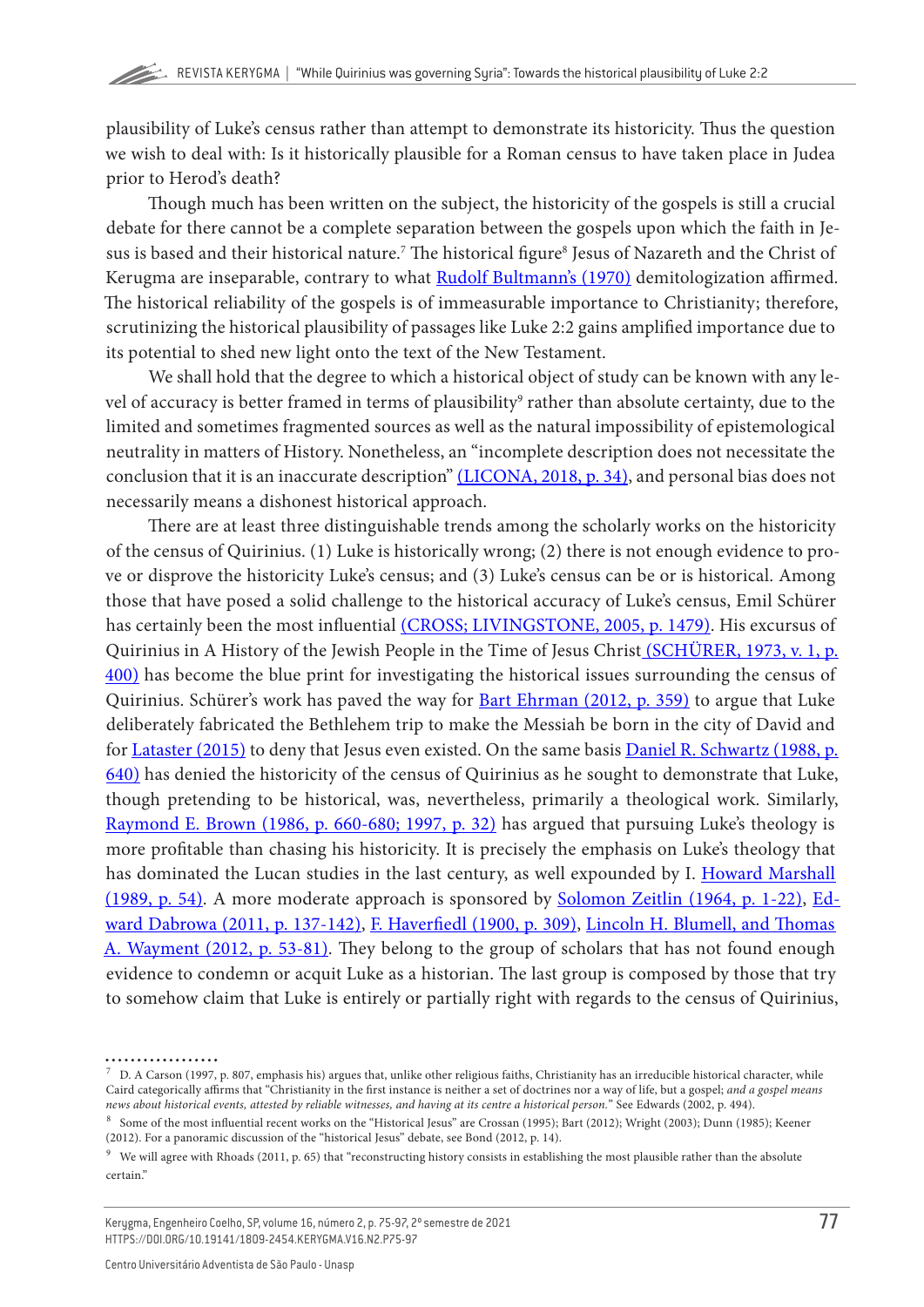starting with Tertulian (Marc.  $4.19$ )<sup>10</sup> who suggested that the governor in question was Sentius Saturninus.<sup>11</sup> Perhaps the milestone for those who argue in favour of Luke was [Sir William Ram](#page-21-0)[say's \(1905\)](#page-21-0) Was Christ Born at Bethlehem? [Ramsay \(1925\)](#page-21-0) set himself on a journey to investigate Luke's historicity with an unfavourable mind of the evangelist's historicity, but ended his investigations advocating for Luke's historical accuracy.

From Ramsay's eloquent and detailed research, a great many attempts to resolve the histo-rical riddle of Luke 2:2 have followed. [Wayne Brindle \(1984, p. 73\)](#page-18-0) has found no historical argument to deny the historical impossibility of Luke 2:2, while [John Thorlev \(1979, p. 81-84\)](#page-22-0) sees no reason to categorically denounce the census of Quirinius as a historical blunder. Likewise, [Sher](#page-22-0)[win-White \(1963, p. 162-171\)](#page-22-0) tries to demonstrate that Luke was aware of the political landscape of the time he writes about, thus Luke meant what he wrote and it is arguably historical. [John H.](#page-21-0) [Rhoads \(2011, p. 87\),](#page-21-0) with a source criticism approach to Josephus, has favourably judged Luke, as well as [J. Ducan M. Derret \(1975, p. 81-108\)](#page-19-0), who finds, especially on the Egyptian papyri, good evidences for the census of Quirinius in Herod's territory. [Lily Ross Taylor \(1933, p. 120-](#page-22-0) [133\)](#page-22-0) finds Luke right about the census, but wrong in connecting Quirinius with it, and, finally, [John M. Rist \(2005, p. 489-491\)](#page-21-0) has even suggested that the reading of Quirinius is altogether mistaken as the author of Luke, or subsequent copies, confused Quirinius with Quintilius Varus, governor of Syria in the last days of Herod.

One last position to be considered is the ingenious solution sponsored by Mark Smith,<sup>12</sup> that places the birth of Jesus at AD 6, on the occasion of Archelaus' exile and the better documented census of Quirinius on AD 6-7 (Josephus, Ant. 18.1-6). Smith questions of the term "Herod King of Judea" 13 of Luke 1:5, and suggests that Archelaus could be the aforementioned king.<sup>14</sup> Additionally, the term "Herod Ethnarch" was also found on coins issued under Archelaus [\(BRAUND, 1992, v. 1, p. 368\)](#page-18-0). 15 The sponsoring of this position would mean the abandonment of the traditional chronology of the nativity and would require a number of odd adaptations to state its credence.<sup>16</sup> Tough seemingly interesting we should agree with **Ramos (2016)** that this "Herod the king" (Luke 1:5) was likely Herod the Great.

<sup>&</sup>lt;sup>10</sup> Tertullian affirms that the census that led Mary and Joseph to Bethlehem was ordered by Sentius Saturninus and that the reading of Quirinius is mistaken; see Tertullian in Roberts; Donaldson; Coxe (1885, p. 378); McGovern (1906, p. 222).

<sup>&</sup>lt;sup>11</sup> Sentius Saturninus was governor of Syria from 9 to 6 BCE; see Schürer (1973, v. 1, p. 350).

<sup>&</sup>lt;sup>12</sup> Smith (2000, p. 285-286) draws from external evidence to base his claims at the same time that he admits that the New Testament nowhere refers to Archelaus as Herod.

<sup>13</sup> Could the less precise term βασιλεύς be a reflection of the diminished political approval Archelaus had? (BALZ, H. R.; SCHNEIDER, G., 1990-1993, v. 1, p. 161). Josephus also makes use of the loose term *βασιλεύς* to refer to Herod. See Braund (1992, v. 1, p. 368); Derrett (1975, p. 83).

<sup>&</sup>lt;sup>14</sup> Archelaus was the ruler of Judea from 3 BCE to AD 6. Dio Cassius calls Archelaus, Herod Palestinus (Dio Cassius 55:6). Like his brother, Antipas is also called Herod. For a fuller discussion on Herod as a royal title see Derrett (1975, p. 84). Also Smith (2000, p. 285) claims that "eleven times Herod Antipas is referred to as Herod (Luke 3: 19; 8:3; 9:9; 1 3:3 1 ; 23:7 [twice]; 23:8, 11, 12, 15; Acts 4:27), four times as Herod the Tetrarch (Luke 3:1; 3:19; 9:7; acts 13:1)."

<sup>15</sup> See also Porter (1915, v. 3, p. 2079). Also Bledsoe (2016).

<sup>&</sup>lt;sup>16</sup> The nativity accounts of Luke and Matthew places, beyond suspicion, Jesus' birth before the death of Herod the Great on 4 BCE. Additionally, Luke dates the beginning of Jesus' public ministry on the fifteenth year of Tiberius (Luke 3:1), therefore 28-29 AD when He was "about thirty years of age" (Luke 3:23). If Jesus was born in 6 AD then He would have been only 21-22 years of age when He was baptized by John. Does 21-22 count as close enough to "about thirty years of age" (Luke 3:23)? It seems hardly the case. See Marshall (1978, p. 133).

Kerygma, Engenheiro Coelho, SP, volume 16, número 2, p. 75-97, 2º semestre de 2021 HTTPS://DOI.ORG/10.19141/1809-2454.KERYGMA.V16.N2.P75-97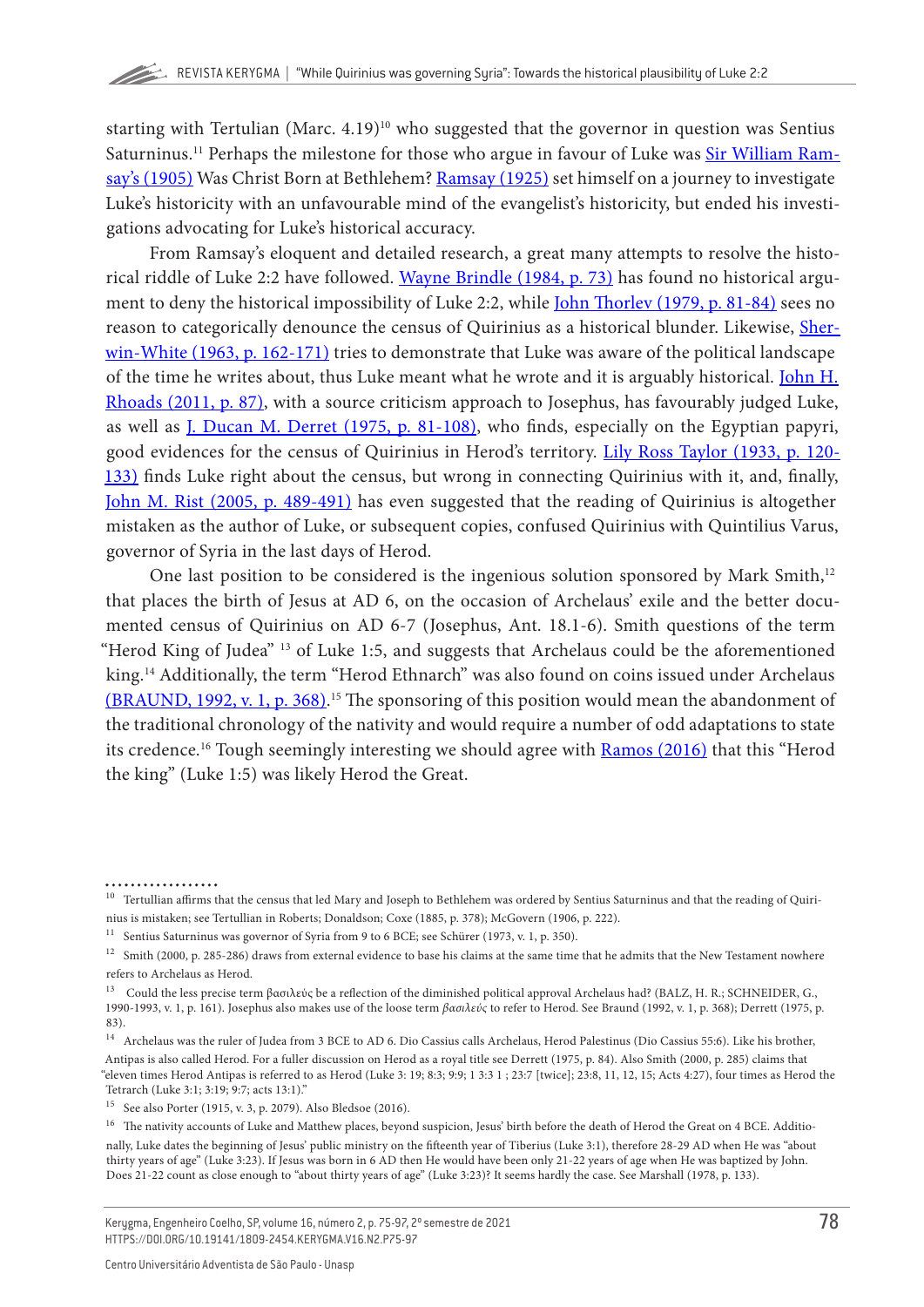# A review of main arguments

In order to proceed with this investigation of the historical plausibility of Luke 2:2, I will structure our arguments after *Schürer's* (1973, v. 1, p. 407-427) contentions as they seem to be the most lucid and poignant set of arguments against the historicity of the census of Luke 2:2. Shürer's five contentions are: "I. History does not otherwise record a general imperial census in the time of Augustus;" "II. Under a Roman census, Joseph would not have been obliged to travel to Bethlehem, and Mary would not have been required to accompany him there;" "III. A Roman census could not have been carried out in Palestine during the time of King Herod;" "IV. Josephus knows nothing of a Roman census in Palestine during the reign of Herod; he refers rather to the census of AD 6-7 as something new and unprecedented;" and "V. A census held under Quirinius could not have taken place in the time of Herod, for Quirinius was never governor of Syria during Herod's lifetime."

For the sake of our argument we will deal with Shürer's contentions in the following order: I, II, IV, III and V. Special attention will be paid to contentions III and V as we suspect that on those there could be found evidence to alter condition of stalemate that the census of Quirinius has reached [\(SHERWIN-WHITE, 1963, p. 163\).](#page-22-0)

#### There was no empire-wide census under Augustus

Luke starts his account of the census saying that Augustus Caesar was behind the census that would register (ἀπογράφεσθαι)<sup>17</sup> for taxation purposes ([SCHÜRER, 1973, v. 1, p. 400;](#page-22-0) [DAN-](#page-18-0)[KER; BAUER](#page-18-0); [ARNDT, 2000, p. 108\)](#page-18-0), "all the world" (πᾶσαν τὴν οἰκουμένην) (Luke 2:1). Schürer [\(1973, v. 1, p. 406\)](#page-22-0) sees in πᾶσαν τὴν οἰκουμένην the equivalent Latin expression orbis Romanos, that, according to him, can only mean "the whole Roman empire . . . both Italy and the Provinces." Such a hyperbolic expression refers only to the Roman world, as barbarian tribes were not coun-ted.<sup>18</sup> In the other hand, [Marshal \(1978, p. 98\)](#page-21-0) points out that the Latin equivalent of πᾶσαν τὴν οἰκουμένην is far from being the only option available as he quotes C. C. Torrey's suggestion that the equivalent Semitic expression, "the whole land", which refers to Palestine, is to be understood. This argument gains substance given the Semitic origin and scope of Luke's sources.<sup>19</sup> It remains true that there is no evidence of a direct order from Augustus that the entire Roman empire should be taxed [\(MORRIS, 2008, p. 98\),](#page-21-0) in fact there was never a universal, "single census of the Roman Empire" [\(SHERWIN-WHITE, 1963, p. 168\),](#page-22-0) but that does not necessarily mean that Luke envisioned a simultaneous universal census by πᾶσαν τὴν οἰκουμένην.

To Brown, it is more plausible that by "all the world should be registered" (Luke 2:1) Luke meant the general Augustan effort to organize the empire which was illustrated by the many censuses<sup>20</sup> in all the provinces that did not happen in a single event but a systematic reckoning

Kerygma, Engenheiro Coelho, SP, volume 16, número 2, p. 75-97, 2º semestre de 2021 HTTPS://DOI.ORG/10.19141/1809-2454.KERYGMA.V16.N2.P75-97

<sup>17</sup> The verb *Άπογράφεσθαι* could be translated as enroll or register for taxation purposes; see Lukaszewski; Dubis; Blakley (2011, Lk 2:1).

<sup>&</sup>lt;sup>18</sup> Louw and Nida (1989, v. 1, p. 15) suggest that Luke 2:1 could be read as: "Emperor Augustus sent out an order that all the people over whom he ruled should register themselves for the census."

<sup>19</sup> Though Luke's audience seems not to have been primarily Jewish, there are reasons to believe that Luke shared a common source with Mark and Matthew, which can be said to have been, markedly, Jewish in origin and language. See DeMoss (2001, p. 91-92). Also Stein (1993, p. 27- 28); Puskas; Crump (2008, p. 64); Carey (2010, p. 107).

<sup>20</sup> On the *Res Gestae Divi Augusti*, Augustus boasts of being directly responsible for three censuses on imperial provinces (*Res gest. divi Aug.* 8.2-4) on 28 BCE, 8 BCE and AD 14 see Teuff (2014, p. 75-90); Brown (1986, p. 670).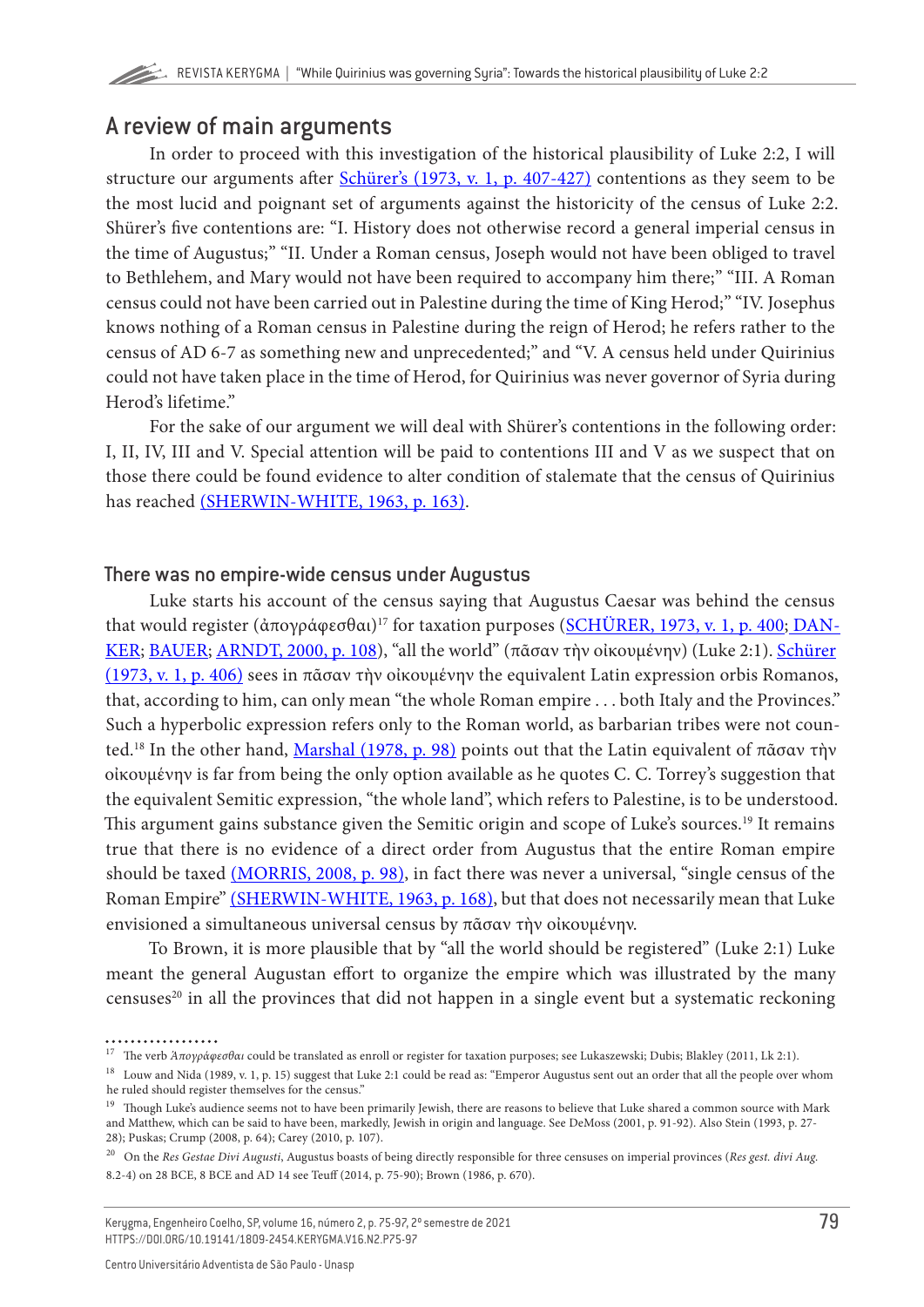of data.21 Furthermore, it could also be argued that what Luke envisioned was the fact that it was during the days of Augustus that all the provinces, underwent a census or taxation assessment [\(SHERWIN-WHITE, 1963, p. 168\)](#page-22-0). If this argument is valid as a general trend of Augustus administration, it should also be noticed that Judea was not a province in the days of Herod the Great [\(SHERWIN-WHITE, 1963, p. 168\)](#page-22-0), but a client kingdom [\(SCHMITZ, 1992, v. 1, p. 884\)](#page-22-0) and Herod called rex socius [\(KUGLER; HARTIN, 2009, p. 338\)](#page-20-0).

Unquestionably, a single line: "in the days of Caesar Augustus" (Luke 2:1), does not suffice if the aim was to record a single census of the entire Roman Empire. But if Luke had in mind a general census that took place in the entire territory of Judea, or even a series of apparently disconnected provincial censuses that could have been perceived as a centrally orchestrated effort [\(BUTLER, 2000, p. 38\)](#page-18-0), then it could be argued that there are evidences to support the historical plausibility of Luke's census.22 Additionally, πᾶσαν τὴν οἰκουμένην is more naturally read rhetorically than geographically. If so, "All the world" aims to introduce the census in Judea, not a universal Augustan census [\(SCHMITZ, 1992, v. 1, p. 884\)](#page-22-0). Furthermore, it would not have been unfitting for Luke to associate Caesar Augustus with the efforts of bringing order and peace onto Rome, as registered on the Res gestae divi Augusti.<sup>23</sup> Augustus takes pride in meticulously, registering his administrative actions, including three censuses/registrations of roman citizens (Res gest. divi Aug. 8.2- 4). Additionally, Augustus was responsible for the establishment of innovations to the roman fiscal system that included various censuses after the tumultuous last days of the republic [\(SCHMITZ, 1992, v. 1, p. 883\).](#page-22-0)

[Schürer \(1973, v. 1, p. 400\)](#page-22-0) correctly notices that more than Augustus' administrative brilliance, the Res gestae proves nothing directly, about the census of Luke  $2:2$ ,<sup>24</sup> however, it does nothing to disprove it either. On the contrary, the highly organized Roman fiscal system and administrative principles laid by Augustus makes a census in the chaotic last years of Herod<sup>25</sup> seem historically plausible. Especially, when taken into consideration that a census of all provinces was definitely accomplished for the first time under Augustus [\(SHERWIN-WHITE, 1963, p. 169\),](#page-22-0) though the inclusion of client kingdoms into this general policy is still to be historically attested.

### Nature of the imperial census

 There were two kinds of census during the time of Augustus. The first was the Tributum Soli.<sup>26</sup> The second was the Tributum Capitis, which "included various kinds of personal taxes, namely, a property tax which varied according to a person's capital valuation, as well as a poll-tax

<sup>&</sup>lt;sup>21</sup> "What Augustus did was to lay down the principle of systematic 'enrolment' in the Roman world, not to arrange for the taking of one single census" (RAMSAY, 1905, p. 120).

<sup>&</sup>lt;sup>22</sup> Dio Cassius makes numerous references to the many censuses that were conducted or orders by Augustus. Augustus conducted a census of Italy (Dio Cassius 15.13:4), ordered a census in Gaul various times (Dio Cassius 13.22:5), he made himself liable to taxation and registration (Dio Cassius 14.35:1). For a larger discussion on the Augustan census, see Udoh (2006).

<sup>&</sup>lt;sup>23</sup> After the civil war with Antony, there was much need for Octavian to organize the empire that now had only him as undisputed leader. See Saddington (2009, p. 303-325).

<sup>24</sup> Also Danker; Bauer; Arndt (2000, p. 108).

<sup>&</sup>lt;sup>25</sup> See section "Herod's last days."

 $^{26}$  That was a taxation on agricultural produce as well the very use of the land which could be paid with produce itself or money (SCHÜRER, 1973, v. 1, p. 40; SCHMITZ, 1992, v. 1, p. 883).

Kerygma, Engenheiro Coelho, SP, volume 16, número 2, p. 75-97, 2º semestre de 2021 HTTPS://DOI.ORG/10.19141/1809-2454.KERYGMA.V16.N2.P75-97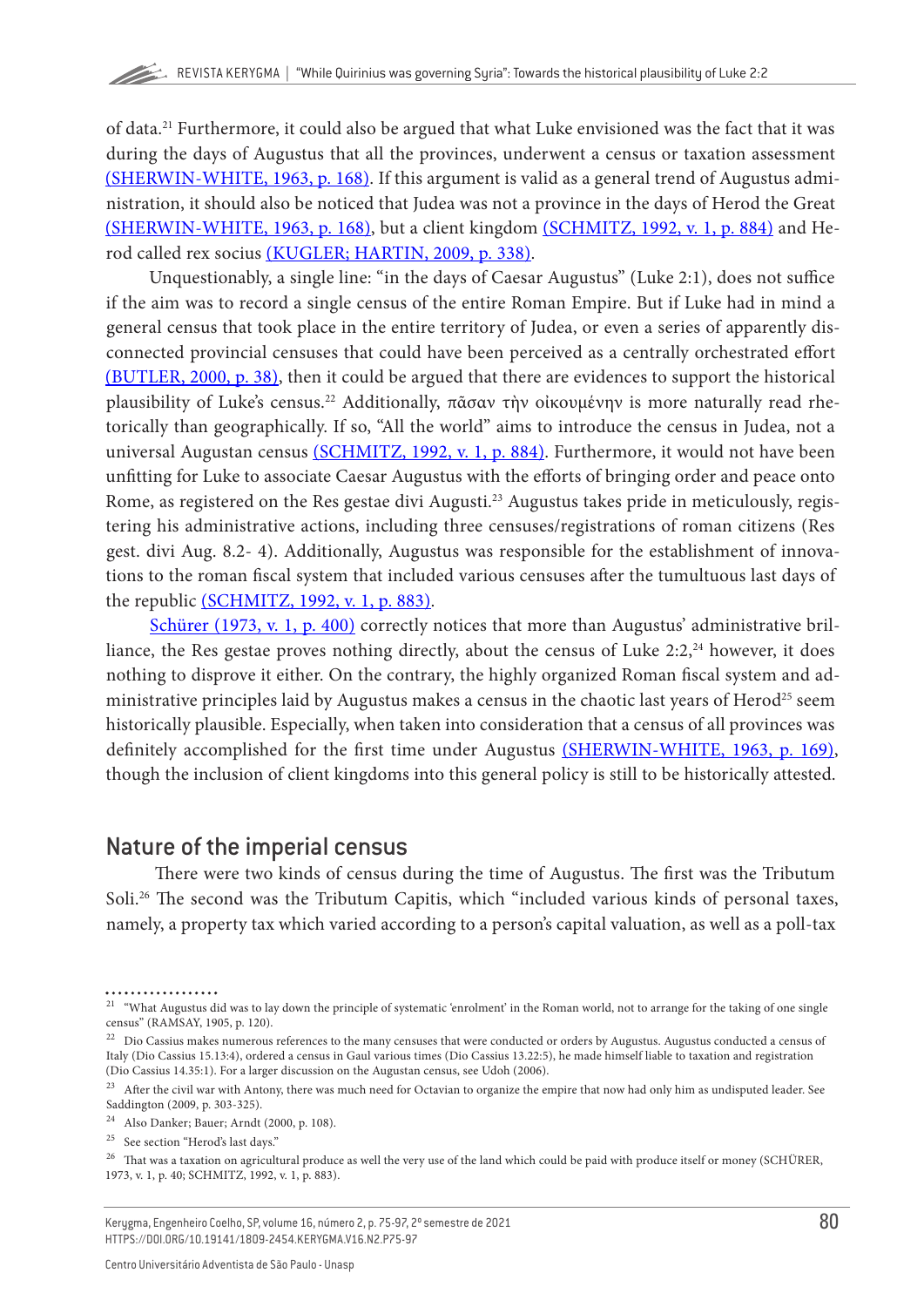proper at a flat rate for all capita" <u>(SCHÜRER, 1973, v. 1, p. 402)</u>.<sup>27</sup> Given the nature of the censuses in the time of Augustus, considerations have to be made on how does the account of Joseph and Mary travelling to Bethlehem in order to fulfil their civil duties, compare to the general historical scenario.

Firstly, as [Marshal \(1978, p. 101\)](#page-21-0) notices and [Schürer \(1973, v. 1, p. 411-413\)](#page-22-0) emphasizes, if read literally, the idea that every taxpayer in Syria should find their ancestral home<sup>28</sup> (Luke 2:3), to be registered, (ἀπογράφεσθαι), is simply unthinkable due to its impracticality and contradiction with Roman customs [\(MARSHALL, 1978, p. 101\),](#page-21-0) which normally did not require tax-payers to travel but to register in their place of residence or where they owned portions of land [\(SCHÜRER,](#page-22-0) [1973, v. 1, p. 411\).](#page-22-0) The normal procedure involved the head of the family reporting the relevant information to the censor about his household, including family members, slaves and land (MUNSON, 2002, p. 105). If the census of Luke 2:2 was strictly carried out in a Roman fashion, Joseph would not have had to travel [\(STEIN, 1993, p. 105\),](#page-22-0) unless he had some taxable property in Bethlehem and Mary's presence no required, though not unreasonable.<sup>29</sup> [Schürer \(1973, v. 1,](#page-22-0) [p. 409\)](#page-22-0) argues that, even though the Romans were known for adapting Roman practices to local customs, allowing a census to be taken based on ancestry would have been unintelligent. This line of reasoning, though rational, fails to appreciate the complex and violent, socio-political landscape of Herod's last days, as well as how diversely, censuses could have adapted to local customs. Perhaps the complexity and turmoil of Herod's last years, as well his wish to be presented as a Jewish leader, led him to allow a Roman census in his territory which was well adapted to local culture.30 If that is the case, then Judea was no exception since "it was the habit of the Romans in the East to adapt their arrangements to the custom of the country" [\(RAMSAY, 1905, p. 146\).](#page-21-0) Perhaps it could explain why the census that led Jesus to be born in Bethlehem was apparently peaceful whereas the census of AD 6-7 was marked by revolt (Acts 5:36-37; Josephus, Ant. 18.1).

### The Egyptian household census' system

The early third century census order of Vibius Maximus (Oxyrhynchius Box 3, B34, H5) [\(THOMAS, 1975, p. 201-221\)](#page-22-0) stands as a challenge to the suggestion that a census based on ancestry could not have taken place, however impractical it may sound.<sup>31</sup> The order states that every 14 years, the inhabitants of Egypt [\(THOMAS, 1975, p. 215\)](#page-22-0) should return to their homes (από των νομων) (Oxyrhynchius Box 3, B34, H5, Line 20-24) [\(THOMAS, 1975, p. 203\)](#page-22-0) in order to register for taxation purposes. Such an attestation suggests greater regularity and frequency of censuses in the territory of a Roman province, Egypt, and probably to other parts of the region.

[Ramsay \(1905, p. 15\)](#page-21-0) sees in the Egyptian fiscal system sound evidence that not only that there was a precedent on the Eastern part of the Roman Empire of census based on ancestry but that such system could be traced back to 23 BCE, year when Augustus was fully invested with

 $27$  Rents on imperial as well as public properties were also liable for taxation. See also Schmitz (1992, v. 1, p. 883).

<sup>28</sup> έ*αυτοῦ πόλιν* clearly refers to a place of origin or ancestry; see Robertson (1933, Lk 2:3).

 $^{29}\;$  Elaboration for the reasons why Mary traveled with Joseph will be done on "the presence of Mary" section.

 $30$  Butler (2000, p. 38) argues that it was the Jewish custom to be counted through tribal identification, not place of residence.

<sup>&</sup>lt;sup>31</sup> The order reads: "The prefect declares that as it is the time of the fourteen-year census, all [από των] νομων must return home special provision being made for those whose services are necessary at Alexandria"; see Thomas (1975, p. 215).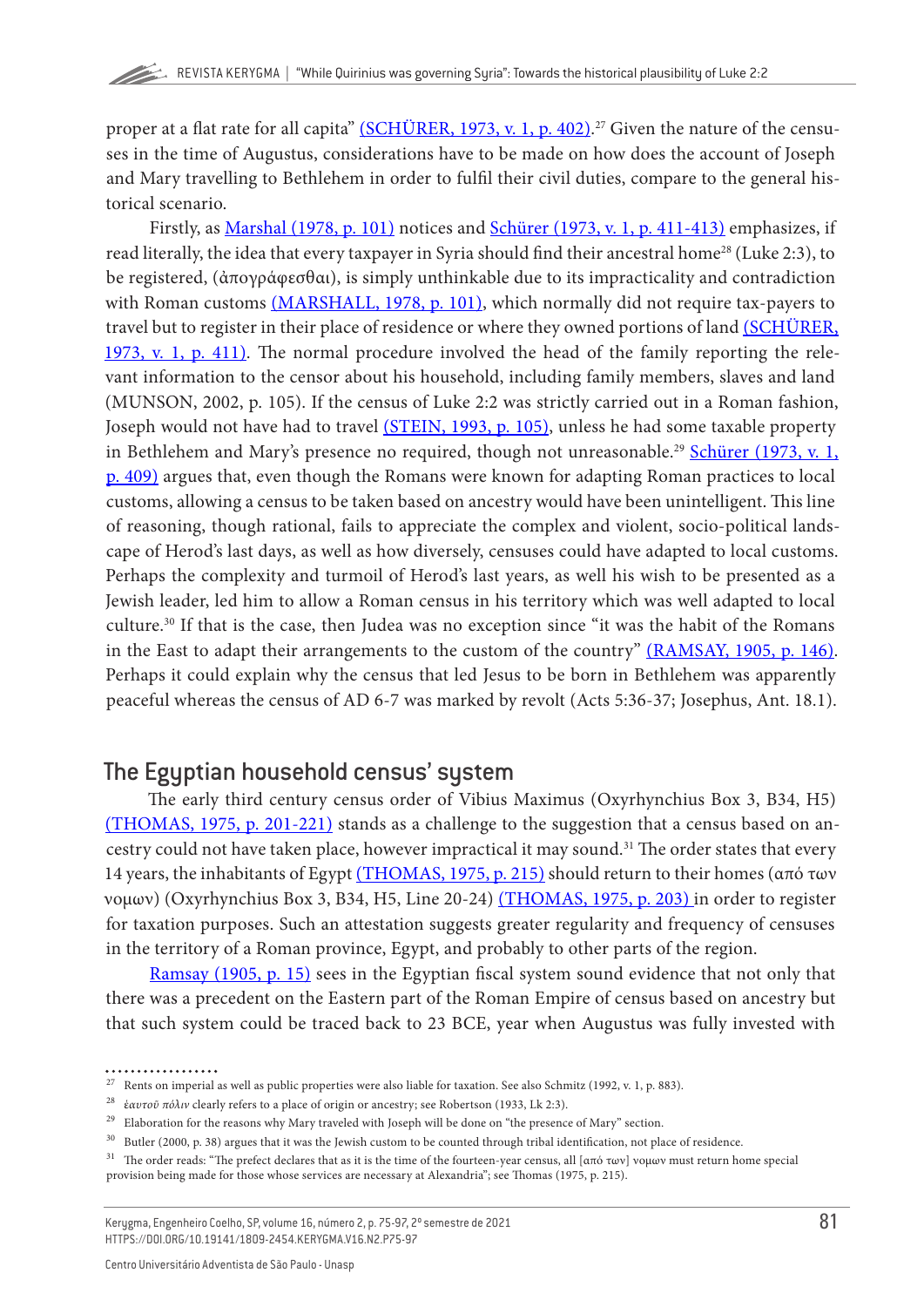imperial powers. Such circumstantial argument must be taken with care since [Ramsay \(1905, p.](#page-21-0) [153\)](#page-21-0) himself also notices that there are no records of house census prior to the 70 AD. However, the lack of direct evidence does not mean that the stable cycle of Egyptian censuses cannot be true retroactively, especially in the light of its origin.

Additionally, the argument for the cyclic stability of the Egyptian fiscus can be inferred from the "well-established Egyptian census bureaucracy from Ptolemaic times" [\(DERRETT, 1975,](#page-19-0) [p. 88\),](#page-19-0) which the Romans could have emulated and applied to the nearby provinces and client kingdoms that lacked systematized census procedures<sup>32</sup> which was the case of many provinces, including Syria and the kingdom of Judea. Therefore, had a census of Judea been ordered, it would be natural to use, as reference, the mechanisms and structure of the long-established Egyptian census.<sup>33</sup>

It is also noteworthy to mention that 14-year cycle of censuses we learn from Vibius Maximus order<sup>34</sup>, coincides with AD 6-7<sup>35</sup>, date of the more well-known census (Luke 5:36-37; Jose-phus, Ant. 18:1),<sup>36</sup> as well as the earliest date for Jesus' birth [\(GABBA, 2008, v. 3, p. 127\).](#page-19-0) Ramsay [\(1905, p. 153\)](#page-21-0) sees on the coincidence of those cycles a vindication of Luke, but [Schürer \(1973, v.](#page-22-0) [1, p. 413\)](#page-22-0) affirms that even if we accept the regularity of Egyptian censuses and its applicability to Syria it would not prove that a Roman census was taken in Herod's territory. On that point we should look at the evidence for a possible Roman direct intervention in Herod's Judea on the section: Herod and Rome, of chapter 3.

Additionally, the third century jurist Ulpian says that, in the territory of Syria, boys were liable to registration from the age of fourteen (Digest. L 15,3) <u>(WATSON, 1998, v. 4, p. 446)</u>.<sup>37</sup> Though Ulpian is a late source for the census here in question, it would be foolish to presuppose that two census systems, in Egypt and Syria, would have independently emerged. More plausible is to argue that Rome made use of an existing and efficient system to apply it to territories that lacked systematic censuses.

# The census as a theological device

It has been argued that Luke's census was a narrative device created in order for Jesus to fulfil the prophecies about the Messiah' place of birth. Trend that seems to reverberate in the current state of Lucan studies as [Marshall \(1989, p. 53\)](#page-21-0) affirms that "the discovery of Luke as a theologian is the most outstanding feature of contemporary scholarship." Thus, it seems that the theology of Luke has superseded the evangelist's historicity. One of the most vocal proponents of Luke's

. . . . . . . . . . . . . . . .

 $^{32}\,$  Egypt was extremely rich compared to Judea and with revenue comparable with that of Gaul (BOWMAN, 1996, p. 679).

<sup>&</sup>lt;sup>33</sup> The Egyptian fiscal preparedness as opposed to that of Judea can be exemplified the fact that Egypt revenue was twelve times the revenue of Judea; see Bowman (1996, p. 679).

 $^{34}\;$  For the date of Vibius Maximus order and the 14 year cycle see Thomas (1975, p. 202).

<sup>&</sup>lt;sup>35</sup> This coincidence must not be overstated as the census of Quirinius of AD 6-7 was not regular in its nature but had the specific purpose to assess Judea that had just been annexed to the province of Syria. (Josephus, *Ant*. 18.1-6). So Schürer is right when he claims that Josephus represents the census of AD 6-7 as being something unprecedented.

<sup>36</sup> We do not wish to argue that the census conducted by Quirinius on 6-7 AD was part of a regular census for it is clear that it was ordered under exceptional circumstances, namely, the banishment of Archelaus and the annexation of Judea as a roman province. See Schürer (1973, v. 1, p. 416-420).

<sup>37</sup> See also Marshall (1978, p. 102).

Kerygma, Engenheiro Coelho, SP, volume 16, número 2, p. 75-97, 2º semestre de 2021 HTTPS://DOI.ORG/10.19141/1809-2454.KERYGMA.V16.N2.P75-97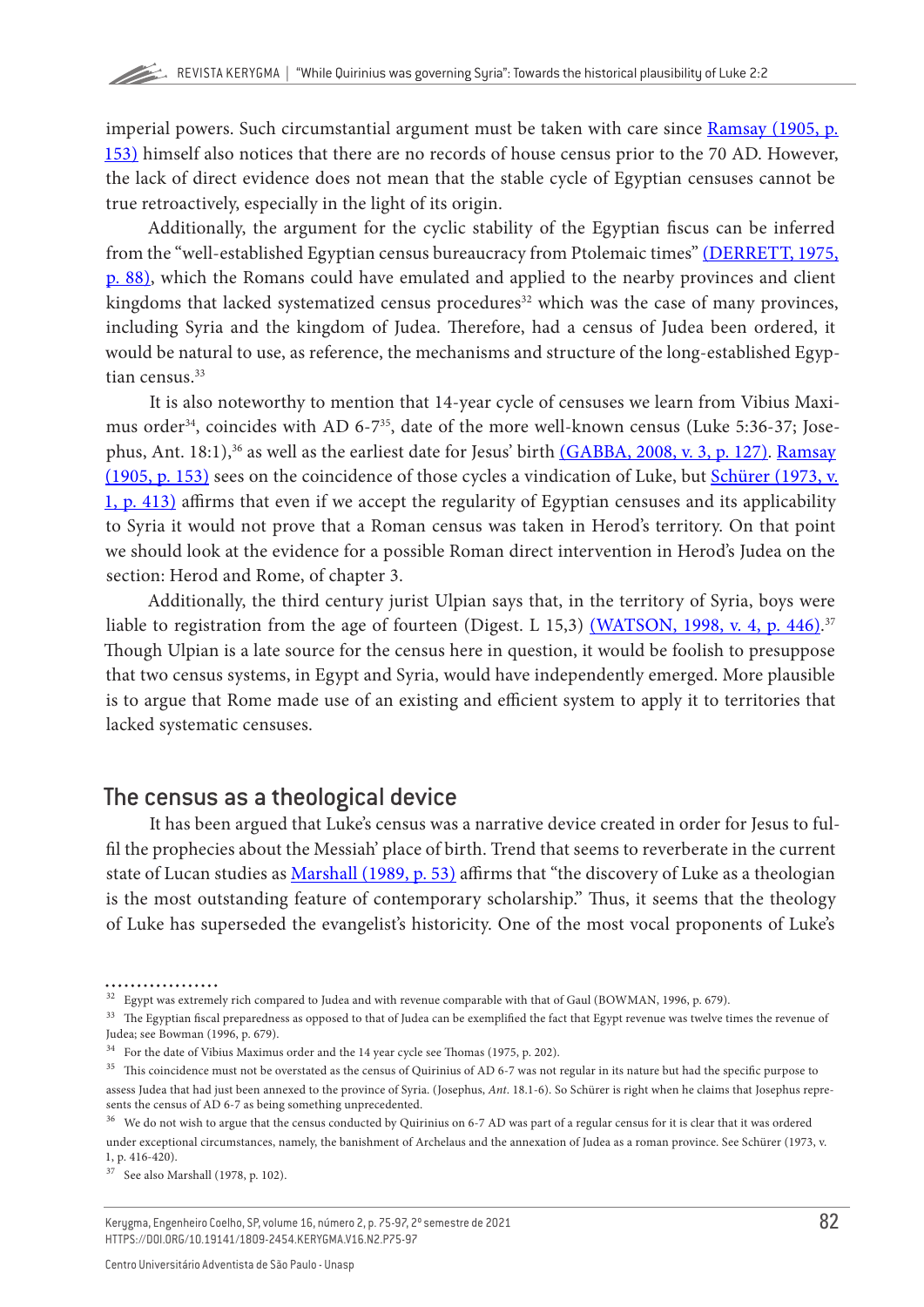unhistorical nature is Bart Ehrman, who sustains that the census of Quirinius was a deliberate fabrication to satisfy the prophecy of Micah 5:2.<sup>38</sup>

Likewise, [Daniel R. Schwartz \(1988, p. 637\)](#page-22-0) has argued of Luke's unreliability as a historian and his mainly theological agenda, presenting as evidence Zechariah's praise to God, on his son's circumcision, for "raising up for Israel a 'horn of salvation' in the house of David . . . a reference to Jesus, not to John" (Luke 2:69). Furthermore, [Schwartz \(1988, p. 638\)](#page-22-0) points out as reinforcing his argument the scene of John "worshiping" Jesus when still in his mother's womb (Luke 1:44). Later, John the Baptist's lengthy description of the Christ's superior character and the fleeting manner in which Jesus' baptism is dealt with (Luke 3:16-22) which, when read alongside Matthew's account of the baptism of Jesus (Matthew 3:14), that seems to emphasize John's reticence to baptize Jesus.

Despite his reasoning for Luke's theological agenda, [Schwartz \(1988, p. 639\)](#page-22-0) admits that the inclusion of the original formulation "to give knowledge of salvation to his people by the remission of their sins" (Luke 1:77) at the scene of Zacharias addressing his son John, is nowhere to be found in the Old Testament Scriptures. Where did Luke learn this new formula?

This line of reasoning would only make sense if Luke's audience was well familiar with the Jewish sacred Scriptures, but that would be contrary to the evidences of Luke's Christian audience [\(STEIN, 1993, p. 27\)](#page-22-0).

Secondly, it appears to be a consensus among scholars that Luke as written in Ephesus [\(SCHWARTZ, 1988, p. 643\)](#page-22-0) to an audience of urban gentile<sup>39</sup> Christians [\(TRITES; LARKIN,](#page-22-0) [2006, p. 353\)](#page-22-0), that could be assumed as being an audience disinterested in the specific details of Jewish Scriptures. It could explain why "the gospel is noticeably lacking in Hebrew words, Pales-tinian colours and direct Old Testament citations" [\(BROWN, 1993, p. 236\)](#page-18-0) and makes no direct or indirect reference that Micah 5:2 was being fulfilled [\(STEIN, 1993, p. 104\).](#page-22-0) Also "the Greek of Luke is the best of the four Gospels, and it is likely that Greek was the evangelist's native tongue" [\(BROWN, 1993, p. 236\).](#page-18-0) Why would Luke include in his nativity narrative an unnecessary argument for his audience and a conscious fabrication that could be verified as untrue? Luke's general concern with geographical and historical accuracy [\(DESILVA, 2004, p. 356\)](#page-19-0) is at irreconcilable odds with Ehrman's hypothesis. There is no doubt that Jesus' birth in Bethlehem has prophetical significance, but does not mean that the events that surrounded it are well-thought fabrications to convince Luke's, audience, of Jesus' messianic character. We should conclude that there are enough internal evidences in Luke's gospel to demonstrate that it was intended to be read as history and that the idea that the census was a fictional element of a plot to lead Jesus to be born in the right place is not plausible.

<sup>. . . . . . . . . . . . . . . .</sup> 

<sup>&</sup>lt;sup>38</sup> Barth Ehrman (2012, p. 569) is a vocal proponent that Luke was wilfully wrong about the birth place of Jesus: "It seems most likely that Luke, or his source, simply made it up to make sure that Jesus was born where the prophets—in this case Micah—indicated that the Jewish saviour would come from, Bethlehem (see Micah 5:2; quoted in Matthew 2:6)." He is part of a minority of scholars that have altogether denied the historicity of the gospels.

<sup>&</sup>lt;sup>39</sup> Stein (1993, p. 26) lists nine of the most used evidences for a gentile audience of Luke and Acts: "(1) Luke's avoidance of Semitic expressions  $(6:14; 8:54; 22:42; 23:45);$  (2) the substitution of non-Palestinian architecture  $(5:19; 8:16)$ , weather, or geography  $(6:48-49)$  for Palestinian; (3) the substitution of the term 'lawyer' for the more Jewish 'scribe' (10:25; 11:52); (4) the use of Judea to describe Palestine in general (1:5; 4:44; 6:17; 7:17; etc.); (5) the explanation of Jewish customs (22:1, 7). Other reasons include (6) the omission of accounts dealing with specifically Jewish traditions or customs; (7) the extension of Jesus' genealogy back past Abraham to Adam (3:38); (8) the references to the Jews in the third person (7:3; 23:51; Acts 10:39; 13:5; 14:1; 17:1; 21:11); and (9) the concern for the Gentile mission (Acts 10-11; 13:46-48; 18:6; 28:24-28)."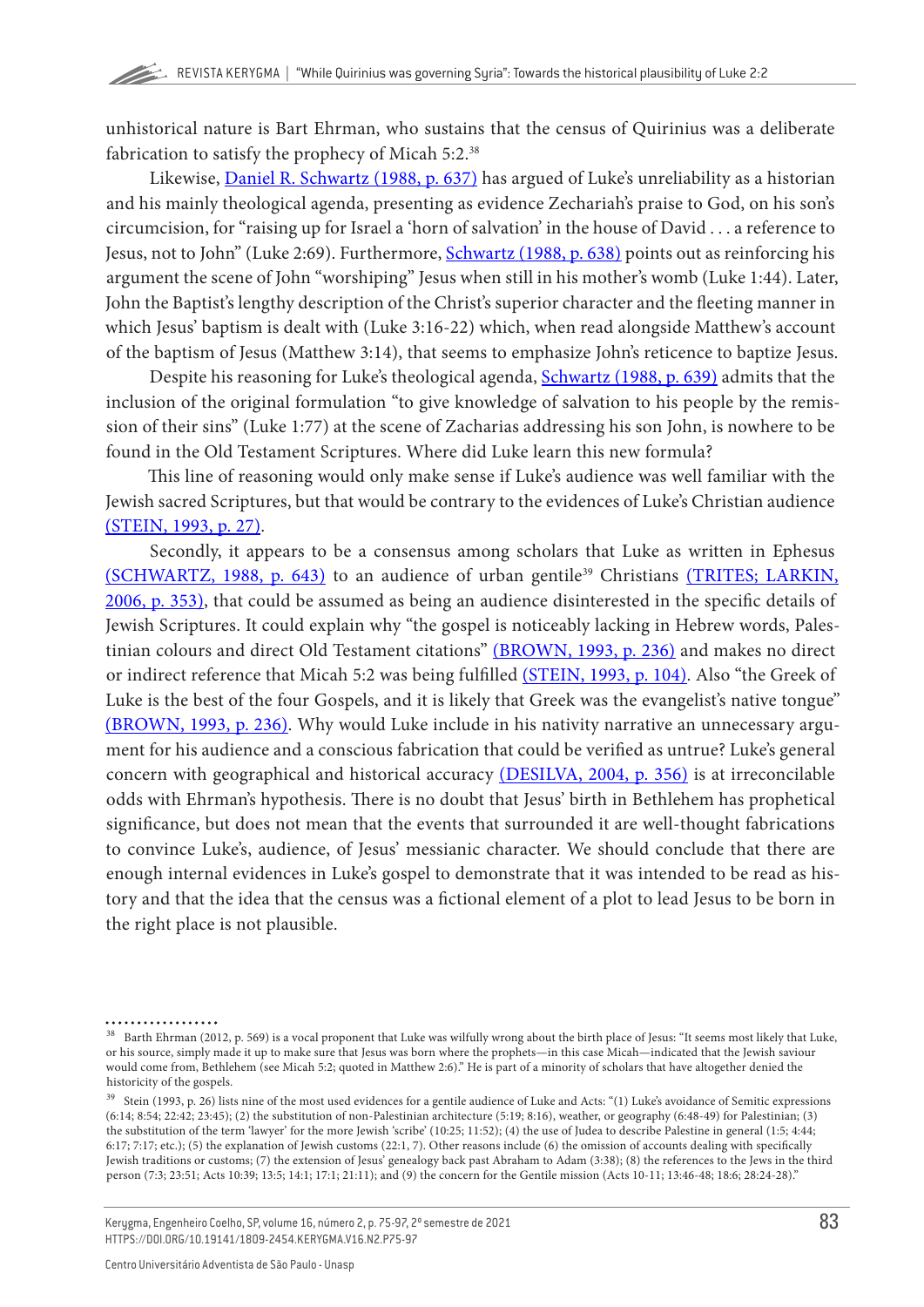# Joseph did not have to travel and Mary did not have to be present

As we have already argued, the Roman provincial censuses did not necessarily require displacement. In a normal census, traveling would only make sense if the individual to be registered had taxable properties somewhere else than his place of residence. For this set of circumstances to apply to Joseph he would have had to own some kind of taxable property in rural or urban Bethlehem and the census of Luke 2:2 would have to be an adapted version of a roman provincial census conducted in Judea, before or on 4 BCE, which was not a province until AD 6 on the occasion of Archelaus' banishment.40 The former is practically impossible to demonstrate, but the latter could be argued in terms of historical plausibility.

That being said there is a set of circumstances which can explain why Joseph had to travel, why was Mary with him if he could have done it for her?

#### The presence of Mary

Under a Roman census, Mary was not required to be with Joseph in order to fulfil her civil duties. In fact it has been labelled as "implausible tale, the very stuff of myth" [\(DERRETT, 1975, p.](#page-19-0) [87\)](#page-19-0). However, we learn from Ulpian that "in the provinces of Syria men are bound to pay poll-tax from fourteen, women from twelve, in both cases up to sixty-five" [\(WATSON, 1998, v. 4, p. 446;](#page-22-0) [cf. MARSHALL, 1978, p. 102](#page-21-0)).

[Schürer \(1973, v. 1, p. 412\)](#page-22-0) also argues that Luke implies the necessity of Mary travelling in order to pay taxes and that it was just unnecessary, however, this conjecture extrapolates what the text of Luke 2:5 allows to say.<sup>41</sup> What he probably did not contemplate are the circumstances on which Mary was pregnant. She was a "betrothed wife" (Matthew 1:18; Luke 1:27; 2:4) [\(MORRIS,](#page-21-0) [2008, p. 100\)](#page-21-0), apparently not a regular wife yet. Only her future husband received, besides her, an explanation of the supernatural origin of her pregnancy (Matthew 1:19-20) and it is presumable that a woman in such a vulnerable position would not feel comfortable or safe [\(STEIN, 1993, p.](#page-22-0) [107\)](#page-22-0) in the absence of the only person that, besides her, was communicated with regards to that unique pregnancy (Matt 1:20). After all, Mary was still under the law that allowed an adulterous woman to be stoned or even burned (Deut 22:21; Lev 20:10; Gen 38:24) [\(MARSH, 2016\),](#page-20-0) punishments that seem to have been in practice around Mary's time.<sup>42</sup> Such circumstance could, rather naturally, explain why Mary would choose to undergo such an inconvenient trip even if she did not have the legal obligation to.

<sup>40</sup> Archelaus deposed several high priests in Jerusalem to serve his own political ends (Josephus, *Ant.* 17.339). He rebuilt the royal palace at Jericho and diverted water from *Neara* (a city he renamed "Archelaos" after himself; Josephus, *Ant.*17.340). Josephus also tells us that Archelaus transgressed Jewish Law by marrying his brother's wife, Glaphyra (Josephus, *Ant.* 17.341) and behaved "savagely not only towards the Jews but also towards the Samaritans" (Josephus, *J.W.* 2.111). All those explain why Archelaus was summoned by Augustus to Rome and eventually ousted.

<sup>41</sup> The preposition *σὺν* in relation with the proper name *Μαριὰμ* does not necessarily expresses an obligation to be with; see Lukaszewski; Dubis; Blakley (2011, Lk 2:5).

 $^{42}\,$  The story of the woman caught in adultery of John 8 seems to indicate that even if stoning was not normally practiced in the first century, it was present sufficiently present in the imaginary to be evoked when convenient.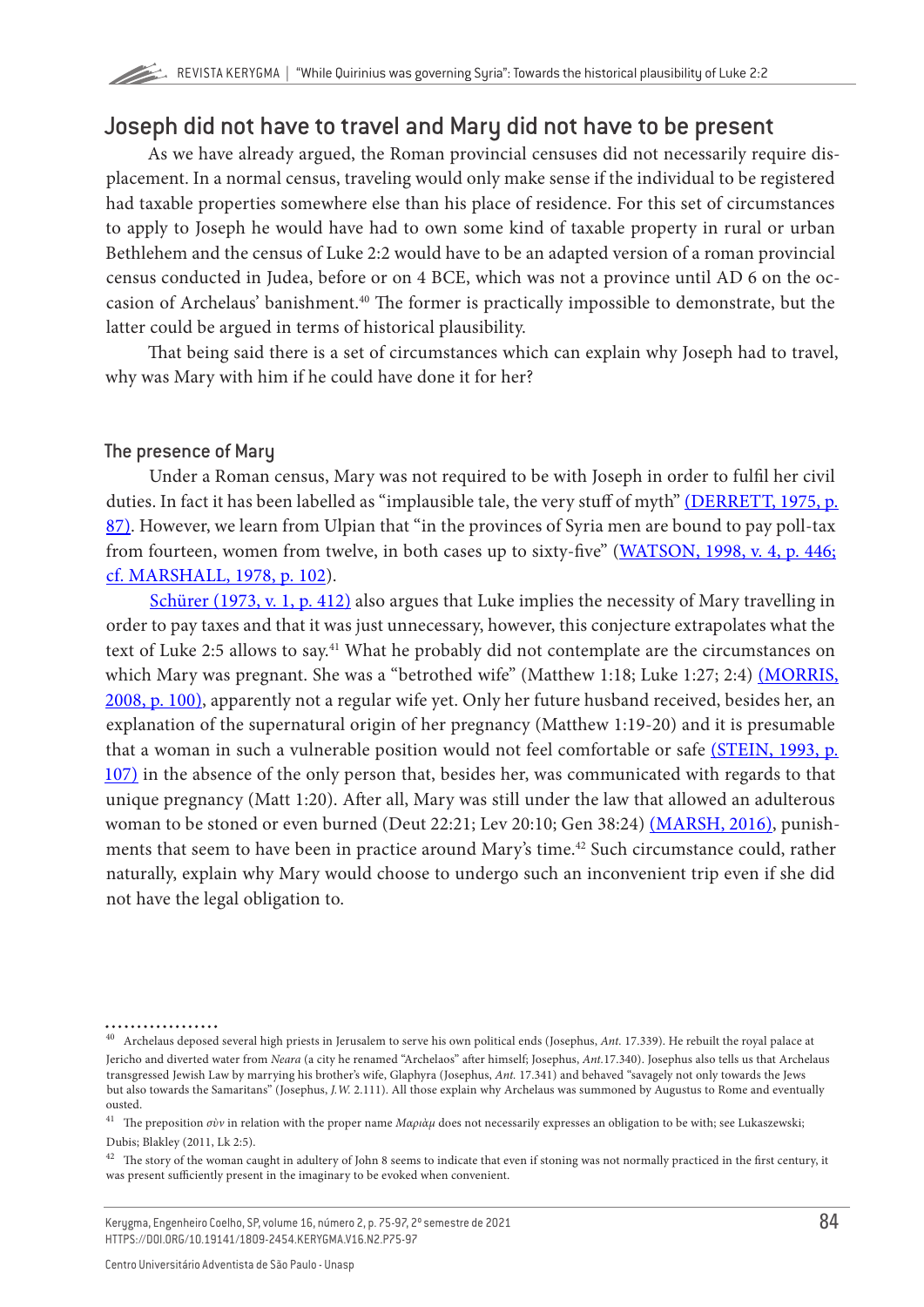#### Could Joseph have known his ancestry?

Another challenge posed against the reliability of Luke's account is fact that Joseph knows exactly where to go when required to return to his ancestral home. It is quite reasonable to claim that among the illiterate, poverty-stricken Judea, most would not be able trace back their ancestry,43 nonetheless, could Joseph have known where to go if required to return to his place of ancestry? [Joachim Jeremias \(1969, p. 275\)](#page-20-0) has argued that Judaism of the Second Temple Period remained rather focused on ancestry and genealogies, which may help pave the way for Joseph to have been aware of his own genealogical origins. In that regard the affirmation, by Julius Afri-canus [\(CROSS; LIVINGSTONE, 2005, p. 918\)](#page-18-0) in a letter preserved by Eusebius<sup>44</sup> to Aristides (Eusebius, Eccl. Hist. 1.7.12), 45 affirms that Herod burned genealogical records in order for his non-Jewish origin to remain concealed, which suggests that public genealogies were somehow kept. Thus [Jeremias \(1969, p. 276\)](#page-20-0) affirms that "even the simple Israelite knew his immediate ancestors and could point to which of the twelve tribes he belonged." The Israelites, and especially those of the tribe of Judah, or the "house of David," were particularly concerned with their origin for it was known that the Messiah would be a Davidic one [\(STEIN, 1993, p. 505\)](#page-22-0). The post exile Israelites were keen in keeping their genealogies (Ezra 8:1-14; cf. Neh. 7:6-69; Ezra 2:1-67; Neh. 11:3-24). Given the general messianic expectation of the first century [\(GUPTA, 2016\)](#page-19-0), it would not be surprising that even the lay Jewish would be interested in his/her ancestry.

[Bockmuel \(2011, p. 488\)](#page-17-0) sums up the evidences pointing to the availability of genealogical records in first century Palestine:

Josephus repeatedly claims that public genealogical records were kept (e.g. C. Ap. 1.31; Life 6), a conviction that remained alive from the early Second Temple (Ezra 2:62; Neh. 7:64) to the rabbinic periods (e.g. m. Qidd. 4.4; Gen. Rab. 98.8). It receives interesting resonance in Julius Africanus' early third-century affirmation that Herod the Great had destroyed the genealogical records of the house of David in order more easily to advance his own claim to kingship (in Eusebius, Eccl. Hist. 1.7). Oral genealogies are certainly plausible among priestly and other distinctive families.

There is no direct evidence that Joseph had any contact with genealogical documentation; however it is plausible to claim that he could have known where to go if he was required to return to his ancestral home.

#### Josephus and Luke

The controversy between the contrasting accounts of Josephus and Luke, and the preference of some for former over latter, seems reasonable when the detailed and elaborate account of the

 $^{43}$  Such genealogical concern was certainly exacerbated among the priests, whose ancestry had to be verified as sons of priests in the temple at Jerusalem. Such records can be traced back at least to the Hasmonaean period but can be much ancient (GOODMAN, 2005, p. 770).

<sup>44</sup> For more information of Eusebius see McGiffert (1890, v. 1, p. 46).

 $^{45}\,$  The relevant passage from Julius Africanus to Aristides as preserved by Eusebius reads: "Herod, inasmuch as the lineage of the Israelites contributed nothing to his advantage, and since he was goaded with the consciousness of his own ignoble extraction, burned all the genealogical records, thinking that he might appear of noble origin if no one else were able, from the public registers, to trace back his lineage to the patriarchs or proselytes" (Eusebius, *Eccl. Hist.* 1.7.12).

Kerygma, Engenheiro Coelho, SP, volume 16, número 2, p. 75-97, 2º semestre de 2021 HTTPS://DOI.ORG/10.19141/1809-2454.KERYGMA.V16.N2.P75-97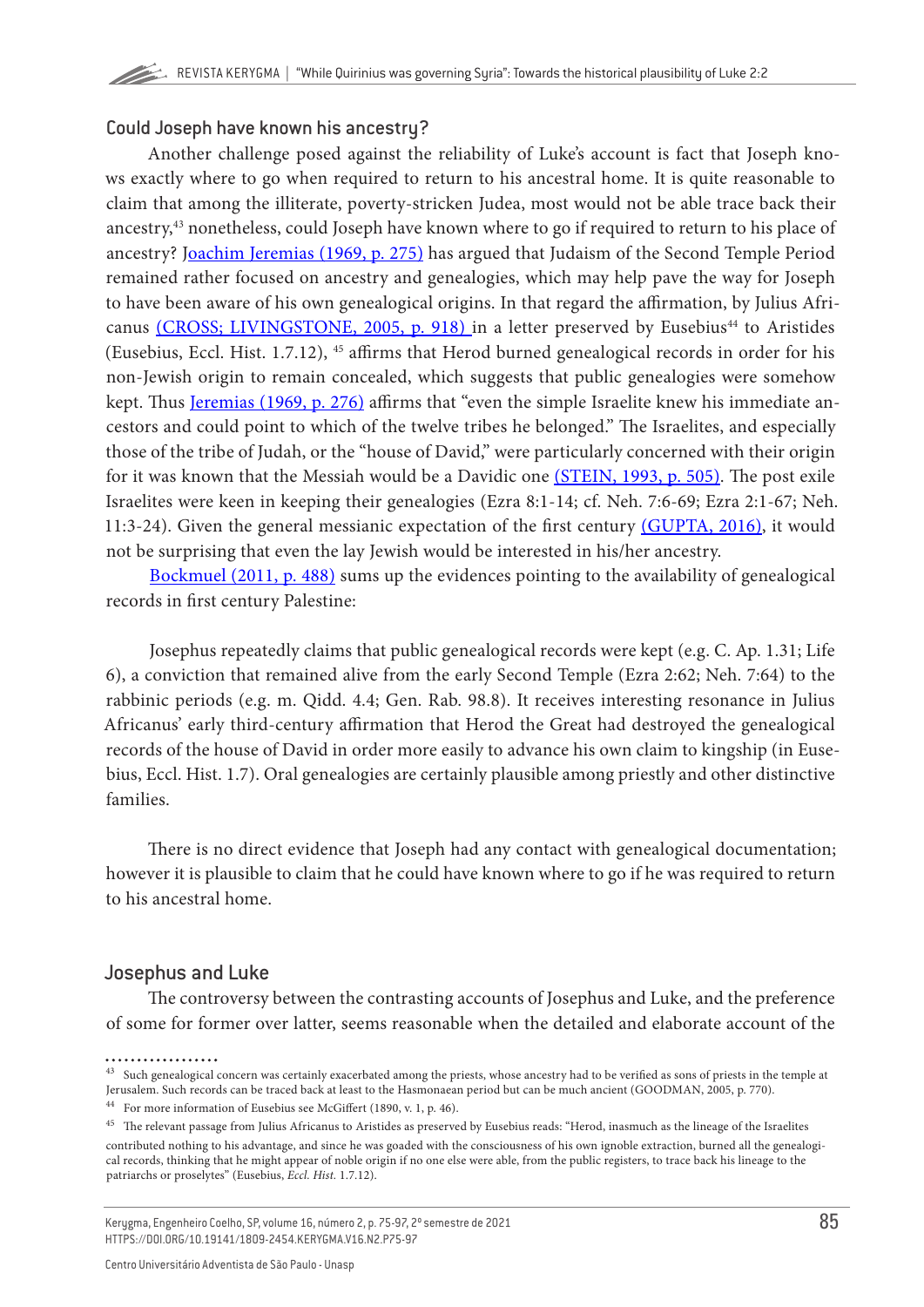coming of Quirinius to Syria, his mission, who came with him, his function and when the census took place (Ant. 17.354, 18.1-10, 18.26) is compared with the fleeting Lucan mention of a census, during the days of Augustus and when Quirinius was "governor of Syria" (Luke 2:1-2). The literary contrast is clear.

To make the apparent incompatibility of Josephus and Luke even clearer, the nativity accounts of Luke and Matthew, when are read together, form a chronology of the birth of Jesus that is both before the death of Herod the Great on 4 BCE (Luke 2:1-2; Matthew 2:19-22) and during a census when Quirinius was governor of Syria (Luke 2:2). Josephus, in the other hand, places a census of Quirinius a decade after the death of Herod Great [\(RHOADS, 2011, p. 65\)](#page-21-0) on specific orders from Augustus to "take a census of property in Syria and to sell the estate of Archelaus"  $(Josephus, Ant. 17. 355)<sup>46</sup>$  which took place on "in the 37th year after the defeat of Antony at Actium" (Ant. 18.26), $47$  therefore 6-7 AD. Lastly, Josephus records a popular revolt led by a certain Judas from Gamala claiming that "taxation was not better than slavery" (Josephus, J. W. 2.117-18; [Ant. 18.4-23\)](#page-20-0).

Luke's account of the census, in the other hand, starts with a decree from Augustus that "all the world should be registered" (Luke 2:1)<sup>48</sup> associated with a time "when Quirinius was governing Syria" (Luke 2:2) and that registration was to be made in everyone's "own city" (Luke 2:3). Later in the book of Acts Luke also mentions a revolt led by a certain Judas from Galilee "in the days of the census" (Acts 5:37) [\(SCHMITZ, 1992, v. 1, p. 884\)](#page-22-0) after a levant led by a certain Theudas.<sup>49</sup> As it seems, Luke was aware of at least two census, one uneventful and another violent.

Hence, if the census of Luke 2:2 and Antiquities 18 are the same, then Josephus and Luke cannot be correct simultaneously. Given the relative historical reliability of both Luke and Josephus and their attention to political details, would there be any good reasons to prefer one over the other?

#### Source criticism of Josephus

Rhoads' makes a case, on the basis of source criticism,<sup>50</sup> that there is enough internal evidences in the Josephan corpus to affirm that he, in arranging his sources [\(LEVINE, 1992, v. 1, p.](#page-20-0) [166\),](#page-20-0) in order to construct a reasonable chronology, duplicated the accounts of a revolt led by a certain Judas that appeared to be active on the days near Herod the Great's death, during the funeral ceremonies and by the time to Archelaus' exile.

An insurgent named Judas, in the relevant timespan, appears three times. The first is called Judas son of Saripheus<sup>51</sup> who, accompanied by Matthias, stirred up the young people to tear down a golden eagle that Herod had erected and placed on the gate of the temple (Ant. 17.148-167) for it violated the second commandment (Exodus 20:4).

 $^{46}\,$  Archelaus was ousted and exiled to Vienne of Gaul; see Braund (1992, v. 1, p. 368).

 $^{47}\,$  The battle of Actium took place on 31 BCE (PELLING, 1996, v. 10, p. 54).

<sup>48</sup> On the meaning of "all the world should be registered" see section "There was no world-wide census."

<sup>&</sup>lt;sup>49</sup> Luke places the revolt of Theudas before that of Judas Galilee in 6 AD, conversely, Josephus places Theudas in the days of the procuratorship of Fadus from AD 44 to 46; see Donfried (1992, v. 1, p. 1012). Also Goodman (2005, p. 753). Additionally as Sweeney has pointed out Theudas could have been just a nickname and there could have been more than one Theudas; see Sweeney (2016).

<sup>50</sup> For an elaboration on the topic see Kugler; Hartin (2009, p. 38).

<sup>51</sup> Possibly a patronymic name, from Sepphoris in the region of Galilee; see Negev (1990, s v. Sepphoris; Diocaesarea).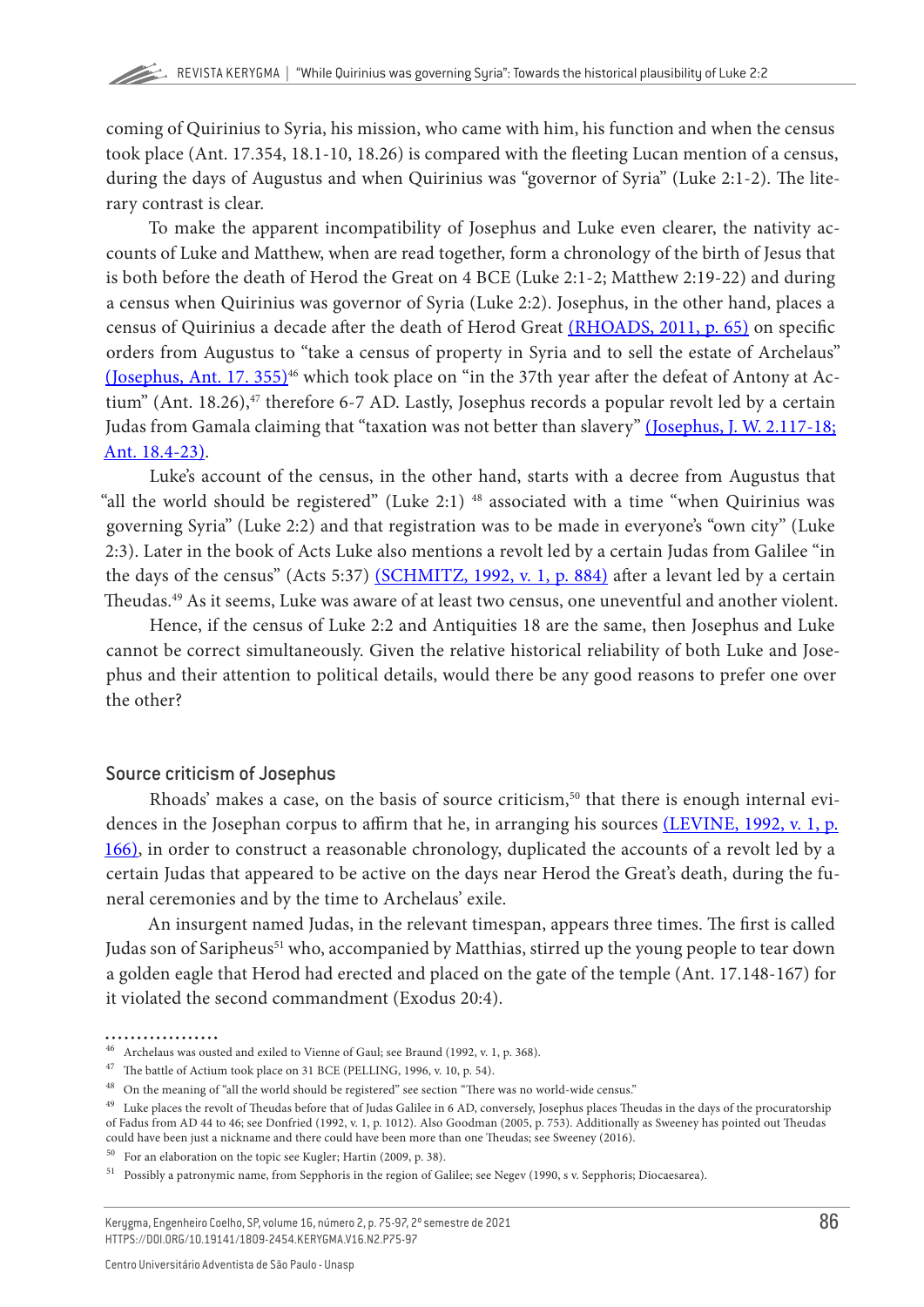The second Judas [\(Josephus, Ant. 17.271\)](#page-20-0) was a bandit, caught with great difficulty after he assaulted Herod's palace in Sepphoris [\(NEGEV, 1990, s v. Sepphoris; Diocaesarea\)](#page-21-0) and seized weapons with a group of local man. The assault took place when of the disturbances provoked by the death of Herod.52

The third Judas led a revolt against the Roman taxation led by Quirinius when Judea became part of the province of Syria [\(Josephus, J. W. 2.117-118; Ant. 18.4-23\).](#page-20-0) Rhoads seems correct to affirm that those three accounts are very similar in multiple levels and that it is reasonable to say that Josephus may have duplicated the revolts of the eagle raid and the Sepphoris' palace assault. Otherwise how could it be explained that "two insurgents against Herod were active within weeks of each other around the time of Herod's death, both named Judas, both with connections to Sepphoris, and both nicknamed in connection with a famous father" [\(RHOADS, 2011, p. 87\)](#page-21-0) if they are not indeed the same person, on events compatible with the "ten thousand disorders . . . like tumults" (Josephus, Ant.  $17.269$ ) followed by the death of Herod?<sup>53</sup>

# Towards the historical plausibility of Luke 2:2

Could a Roman census have taken place in Herod's Judea? The answer for this question could bring light into the obscure question of the census of Quirinius since no other client king of Rome is so well documented than Herod the Great.<sup>54</sup> As **[Enrich S. Gruen \(2005, p. 155\)](#page-19-0)** has expressed: "The extensive testimony of Josephus affords a more intimate glimpse into the affairs of Herod than we possess for any other dependent ruler. Herod has thus become the client prince par excellence, a prime exhibit for the relationship between Rome and vassal kings." Hence our anticipation that the historical plausibility of a census during Herod's lifetime may be discerned from his relationship with Rome.

Herod's dependence on Rome can be observed from the beginning to the end of his, relati-vely stable, career as ruler [\(LEVINE, 1992, v. 1, p. 161\)](#page-20-0). Three years after the chaos and violence that followed the death of his father on 37 BCE, he went to Rome in order to seek the second triumvirs [\(BUNSON, 2002, p. 556-557\)](#page-18-0) support of his installation as king over his father's territory.55 On Autumn of the same year [\(BUNSON, 2002, p. 556-557\),](#page-18-0) in Rome, Herod was made rex socius et amicus populi Romani of Judea [\(BALZ; SCHNEIDER, 1990-1993, v. 1, p. 123, s. v.](#page-17-0)  $Hρ$ ώδης).

Herod ascension to power and his retaining of his position as king was completely dependent on his relationship with Rome which informed his unwillingness to compromise his friendship with Rome, first with Antony, then with Augustus, at any and all costs [\(SCHÜRER,](#page-22-0) [1973, v. 1, p. 297\)](#page-22-0), for Herod was distinctively aware that, within Roman territory, no royal power

 $^{52}\,$  Josephus says that Herod captured this Judas who assaulted his palace at Sepphoris, however, it seems more likely that Josephus is conflating two accounts to fit his registers of "ten thousand disorders . . . like tumults" (Josephus, *Ant.* 17.269) because the attack on Sepphoris' palace was likely to have taken place during the tumults that followed Herod's death.

<sup>53</sup> Rhoads' suggestions ought not to be accepted without reservations. What can be safely concluded is that Josephus, in spite of his historical value, should not be overestimated, whereas Luke, not ostracized. Sherwin-White (1963, p. 104) points to the necessity of reasonable criticism of Josephus given the arguable biases of a Jewish author recording the lives of governors and legates of Judea. Also Brindle (1984, p. 73).

<sup>54</sup> The term "the Great" "probably referred primarily to the fact that he was the oldest son of Antipater"; see Winstead (2016).

<sup>&</sup>lt;sup>55</sup> Early on 40 BCE Herod flees to Rome to request the second triumvirs to confirm his father's will to name him king of Judea, wish that was not observed as there were other claimants to Antipater's throne; see Goodman (2005, p. 40).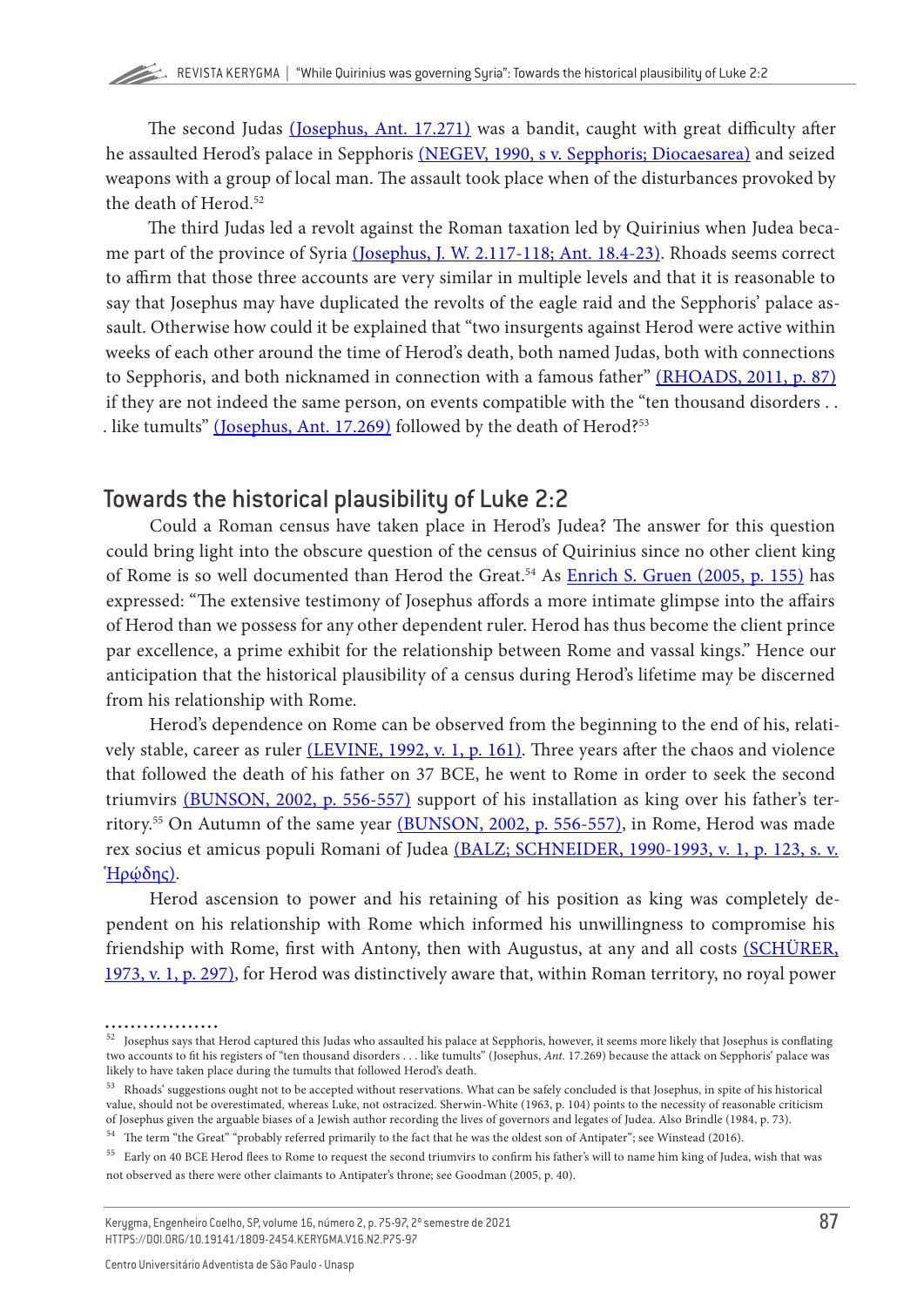could be exercised expect with the emperor's sanction, sometimes with the need of senate confir-mation [\(SCHÜRER, 1973, v. 1, p. 316\).](#page-22-0) Thus, Herod knew of his dependence upon his suzerain kingdom.

Such dependence could be exemplified when Herod gave a "great quantity of silver and gold" to Antony after the submission of Jerusalem [\(Josephus, Ant. 15.5\)](#page-20-0) and by, when Herod, submissively attended when summoned before the triumvir to explain the death of Aristobulus,<sup>56</sup> which he managed to escape acquitted [\(Josephus, Ant. 15.62-67\).](#page-20-0) After Actium, Herod did not waste time to show his allegiance to the victorious Octavian when he, with Didius, governor of Syria, prevented a group of gladiators joining the defeated Antony in Egypt for one last battle [\(Josephus, Ant. 15.195\).](#page-20-0) 57 Furthermore, it can be surely ascertained that Herod took every opportunity he could to give proof of his loyalty to the emperor, with gifts and visits<sup>58</sup> as well as cities and temples built in honour of the princeps.59

 Not even family matters were resolved without the permission of Augustus, which is, perhaps, best exemplified with the trial and execution, before Roman officials, of Alexander and Aristobulus, his sons in 7 BCE [\(LEVINE, 1992, v. 3, p. 168\)](#page-20-0) and later, the imprisonment of Antipater overseen by Quintilius Varus,<sup>60</sup> governor of Syria and his execution after given permission from Augustus [\(Josephus, Ant. 17.187\)](#page-20-0).

Moreover, that Herod was not allowed to mint gold or silver coins, but only bronze currency, highlights furthermore Herod's dependence in every matter, including finances [\(SCHÜRER,](#page-22-0) [1973, v. 1, p. 450\).](#page-22-0)

#### Herod's last days

The last few years of Herod were full of domestic violence, physical deterioration and distrust as manifest in the execution of many members of his household, including three of his

57 Antony had a group of gladiators, training to celebrate his victory over Octavian, which never occurred. When they heard f the fate that fell upon Antony at Actium, they desired to meet him in Egypt, but were stopped by Quintus Didius with the prompt help of Herod. See Schürer (1973,

<sup>56</sup> Aristobulus was the son of Mariamme, second wife of Herod. The young Aristobulus was named high priest at the age of 17 by the instigation of Alexandra, Mariamme's mother who found in Cleopatra of Egypt and ally to try to undermine Herod's power. Aristobulus was drowned at the orders of Herod who had to answer for this at Laodicea before Antony (Josephus, *Ant*. 15. 62-67; SCHÜRER , 1973, v. 1, p. 298).

v. 1, p. 301) and Josephus (*Ant.* 16.6-7; *J.W.* 1.386-398)

<sup>&</sup>lt;sup>58</sup> "By late 30 B.C. he had already visited Augustus several times. Ten years later, in 20 B.C, Augustus returned to Syria, and Herod did not fail to pay his respects once again (*Ant.* XV 10, 3 [. . .]. In 18 or 17 B.C. Herod fetched his two sons, Alexander and Aristobulus, from Rome, where they had been receiving their education, and on this occasion, too, he was graciously received by the emperor (*Ant.* 15. 1 [. . .]. Later he was with Augustus once or twice more (in 12 B.C. and about 10 B.C.) (*Ant.* xvi 4, 1-5 [. . .] and 9. 1 [. . .] Herod was also on friendly relations with Agrippa, the intimate friend and son-in-law of Augustus. Agrippa was visited by Herod when he was staying in Mytilene (23-21 B.C.). (*Ant.* XV 10,2 [. . .]. In 15 B.C. Agrippa himself went to Judaea and offered a hecatomb in the Temple in Jerusalem. The people were so charmed by this Roman friendly to the Jews that they accompanied him with blessings to his ship, strewing his path with flowers and admiring his piety. (*Ant.*  xvi 2, I [. . .]; In the following spring (14 B.C.), Herod returned Agrippa's visit and, knowing that Agrippa intended to lead an expedition to the Crimea, even took a fleet with him to render him assistance. He met his noble friend in Sinope and after the business of the war had been attended to, traversed a large part of Asia Minor with him, everywhere distributing gifts and dealing with petitions (*Ant.* xvi 2, 2-5 [. . .]). His relations with Augustus and Agrippa were so intimate that flatterers asserted that Augustus liked him best after Agrippa, and Agrippa liked him best after Augustus (*Ant.* XV 10, 3 [. . . ]; *B. J.* i 20, 4 [. . .]" (SCHÜRER, 1973, v. 1, p. 318).

<sup>59</sup> Herod rebuilt Samaria and renamed it Sebastos (Augustus' Greek name) in honour of Augusts. Likewise he "rebuilt the port city of Strato's Tower, renamed as Caesarea Maritima (also in honor of the emperor). There he built a palace, a theater, an amphitheater (whose ruins can be seen today), and a temple in honor of Augustus"; see Kugler; Hartin (2009, p. 338). To Lichtenberger (2009, p. 43-65), the importance of Herod's architectural ambitions are to be understood within the larger context of the Roman expectation that client kings were to be strong and Hellenistic in character to expand Roman culture and secure its borders.

<sup>60</sup> Antipater was found guilty of attempting to poison his father, which instead killed his uncle, Pheroras (Josephus, *Ant.* 17.93).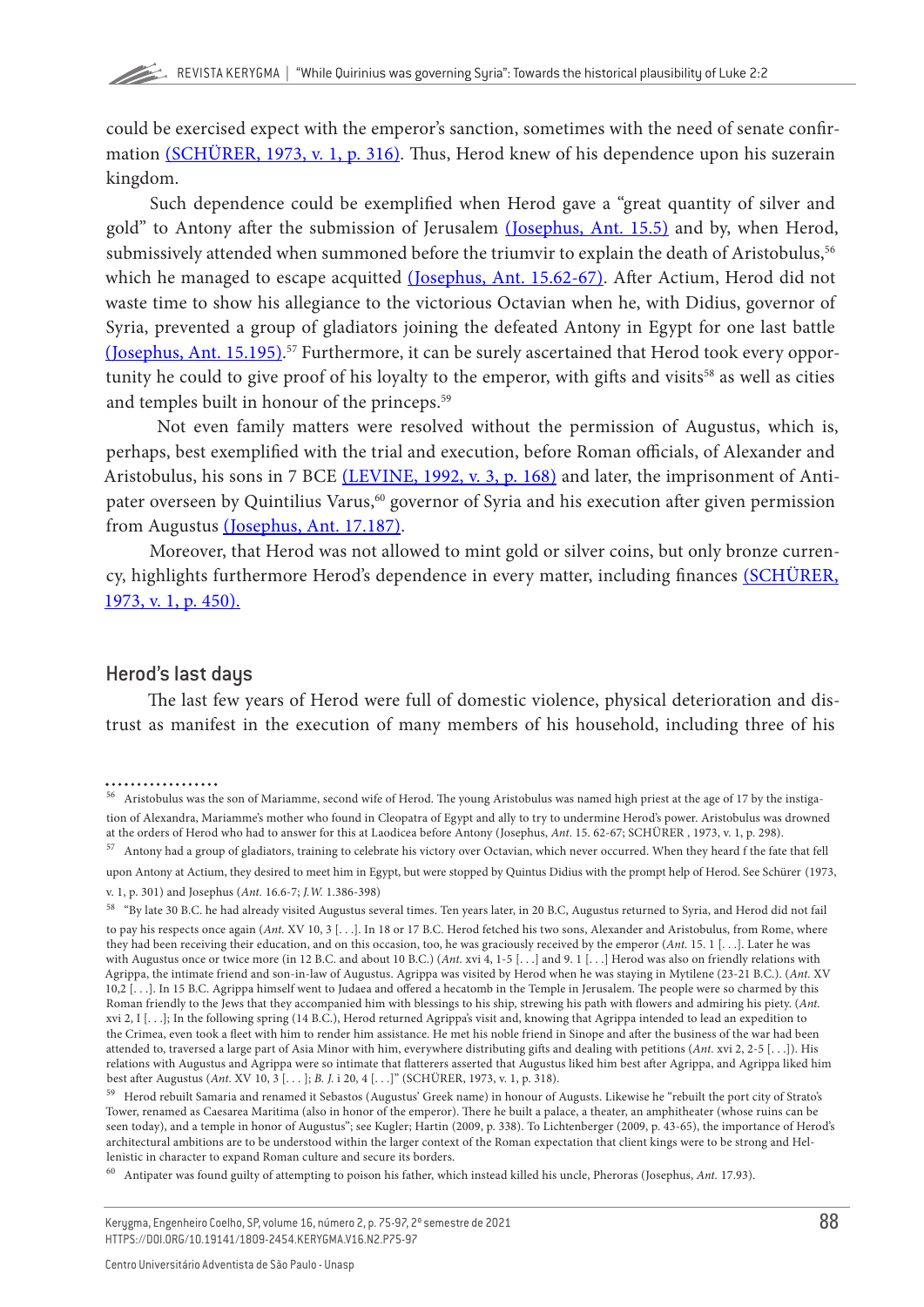sons and a wife.<sup>61</sup> A strife with the Nabatean Syllaeus,<sup>62</sup> after he refused to submit to Herod's rule and the subsequent conflicts [\(Josephus, Ant.16.271-285\)](#page-20-0), marred Herod's image with Augustus [\(GRAF, 1992, v. 4, p. 971\).](#page-19-0) Such was the impact of Syllaeus's complaints to Augustus that an envoy sent by Herod to explain the situation to the emperor was not even received by him in Rome so Herod had to send a second embassy led by Nicolaus of Damascus who succeeded in recovering the emperor's favour [\(Josephus, Ant. 16. 293-299\)](#page-20-0). The temporary rift between Herod and Rome went to the extent that Augustus threatened to treat Herod as a vassal and no longer as a friend [\(Josephus, Ant. 16.9.3\)](#page-20-0).

As noted by Schmitz, it has been argued that such circumstance of political instability, internal struggle and the general state of affairs in Herod's last years would have provided the ideal scenario for Augustus to assess Herod's Kingdom for taxation purposes [\(SCHMITZ, 1992, v. 1, p.](#page-22-0) [884\)](#page-22-0), though, as it should be made clear, there is no direct evidence of such a move by Rome, notwithstanding, the socio-political context certainly accommodates for Augustus to have a census taken before Herod's death.

If this is the case, then such a census would have been carried out, well adapted to the local culture and religion for Herod was not only a supporter of Rome, but wanted to be seen as a Jewish leader as well exemplified in the rebuilding of the temple,<sup>63</sup> his demand that Syllaeus should be circumcised before marrying Salome, his sister [\(Josephus, Ant. 15. 410-423\)](#page-20-0) and the, later attested, attempts to hide his non-Jewish origin (Eusebius, Eccl. Hist. 1.7).

Herod exceeded in balancing his support for the Romans<sup>64</sup> with his, often seditious, Jewish subjects. Having carefully observed all the Torah instructions to rebuild the temple, including the absence of animal and human imagery, the architectural accommodations for Levitic chores and sacrifices [\(LEVINE; ALLISON; CROSSAN, 2006, p. 165\)](#page-20-0) and himself not entering the parts of the temple where only priests were allowed, he then erected a golden eagle over the temple gate (Josephus, Ant. 17.149-54; J. W. 1.648-650). Likewise, he built pagan temples on non-Jewish cities, especially in honor of Caesar [\(SCHÜRER, 1973, v. 1, p. 305\).](#page-22-0) His apparent refusal to eat pork<sup>65</sup> and the order to plead allegiance to the emperor [\(Josephus, Ant. 17.42\)](#page-20-0) demonstrate his abilities to navigate two very contrasting worlds, namely pagan Rome and Jewish Judea.

Such adaptation could well lodge a census to be taken on the basis of ancestry, which would be fit for a Jewish population<sup>66</sup> and could also explain why the census that took Mary and Joseph to Bethlehem was apparently uneventful while the famous census of Quirinius was far from peaceful [\(GOODMAN, 2005, p. 751\).](#page-19-0)

Thus, we wish to express that Herod, though a shrewd and clever politician, was in every manner dependent on Rome. Despite the lack of direct evidence of a Roman census in Herod's Ju-

 $61$  Usually, the literature labels the last few years of Herod, 13-14 BCE as the "third period" (LEVINE, 1992, v. 3, p. 161).

 $62$  Prior to the conflicts with Herod, Syllaeus had even attempted to marry Salome, Herod's crafty sister, plan that came to a halt after Herod

required his to be circumcised (Josephus, *Ant*. 15.410-423). He was the son of Obodas III king of Nabatea and attempted to gain regional power, but ultimately failed and was executed by Augustus; see Graf (1992, v. 1, p. 374).

<sup>63</sup> The rebuilding of the temple and the earnest efforts put into it, which made the temple to become proverbial "Whoever has not seen Herod's building has not seen anything beautiful" (SCHÜRER, 1973, v. 1, p. 308).

 $^{64}\;$  The archaeological records shine further light on the ambivalent nature of Herod's building program which aimed to serve his monotheistic Jewish subjects as well as pagan Rome; see Levine; Allison; Crossan (2006, p. 162); Levine (1992, v. 3, p. 169).

<sup>&</sup>lt;sup>65</sup> This practice, and the tragedy of Herod's family relationships, is thought to be the cause of the alleged Augustan joke: "Better to be one of Herod's pigs than his sons"; see Keener (1993, Mt 2:16).

<sup>66</sup> It demonstrates how Second Temple Judaism valued genealogies.

Kerygma, Engenheiro Coelho, SP, volume 16, número 2, p. 75-97, 2º semestre de 2021 HTTPS://DOI.ORG/10.19141/1809-2454.KERYGMA.V16.N2.P75-97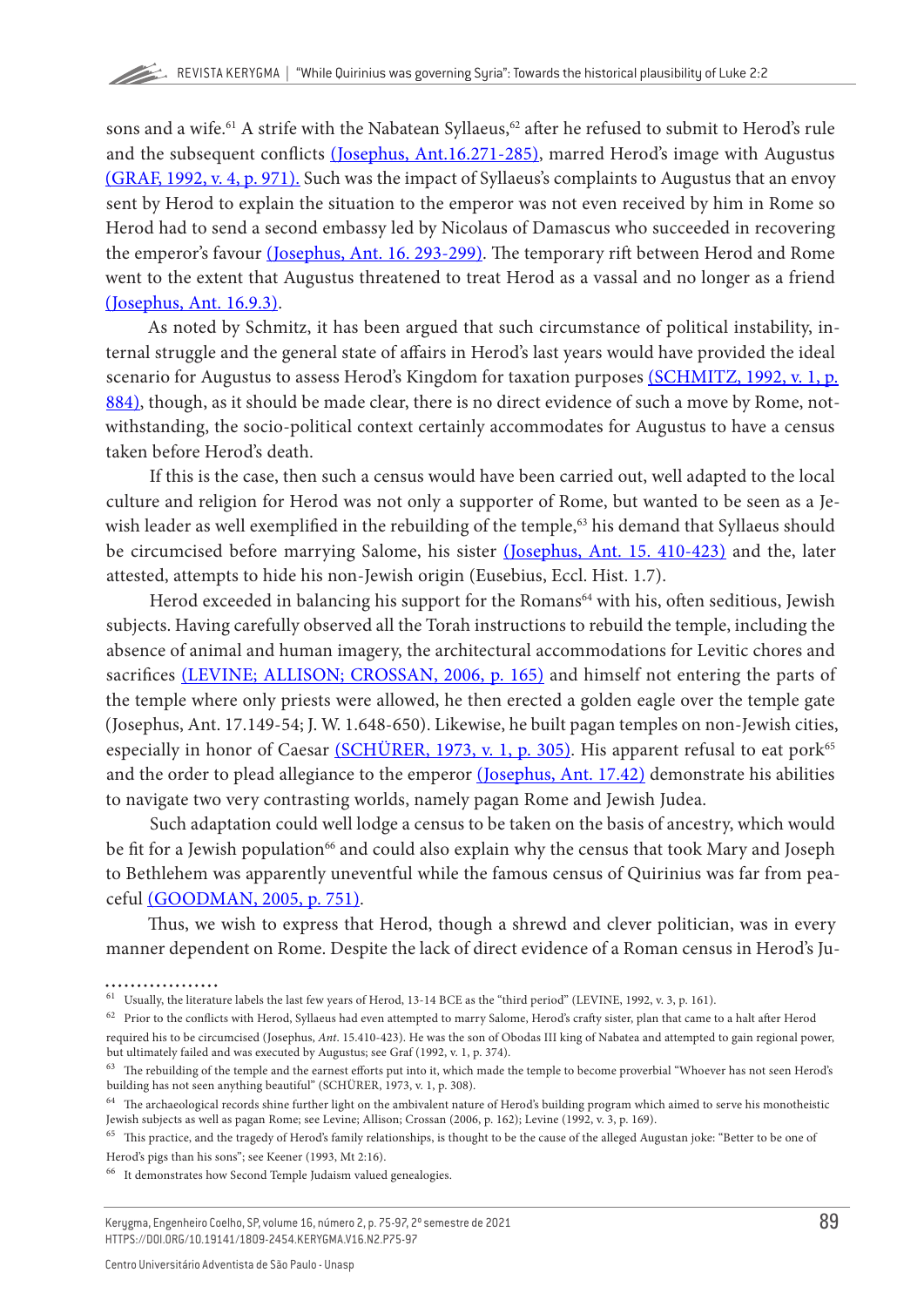dea, the relationship between the rex socius and Rome could reasonably accommodate a Roman census in Herod's Judea had Caesar directly or indirectly demanded it.

#### Who was Quirinius?

Reconstructing the life of Quirinius<sup>67</sup> is obviously met with the challenges of sparse documentation and often ambiguous references; however, he was a relatively well-known figure in the Roman Empire,<sup>68</sup> known as a military leader who enjoyed the trust of both Augustus and Tiberius Caesar.<sup>69</sup> He was instrumental in leading the military campaign against the Homonadenses<sup>70</sup> which shall constitute our focus for it happened between 5-3 BCE,<sup>71</sup> exactly the relevant time span. Could Quirinius have held an official position in Syria prior to the death of Herod?

Only imperial provinces had military facilities and "Syria held Rome's principal military installation in the east. Three, later four legions were stationed there, a show of strength to Parthia and a garrison to intervene at need in Asia Minor and Palestine" [\(GRUEN, 2005, p. 154\).](#page-19-0) Thus, Syria's strategical position and the presence of legions would have made it the natural launching pad of a military offensive into Asia Minor.<sup>72</sup>

It seems out of question that Quirinius was involved in politico-military affairs in Syria before the death of Herod; nonetheless, the question that emerges from this point on is whether Quirinius was governor twice or his military command styled a "governorship."73 While Josephus says that after the campaign against the Homonadenses he was Quirinius was appointed δικαιοδότης74 [\(Josephus, Ant. 18.4\)](#page-20-0) while Luke uses the less precise title of ἡγεμονεύω.75 It should be noticed that Luke seems to be aware of proper official titles of the Roman administration<sup>76</sup> which raises the question why would he have made use of a more general term? Perhaps Luke

<sup>67</sup> The term *quiris*, from which the name Quirinus, probably meant spear and was closely associated with the god of war, Mars. Quirinius' success in warfare may have been the cause of his official name. See Bunson (2002, p. 464).

<sup>68</sup> Tacitus gives us his place of birth *Lanuvium* southwest from Rome and an honorary funeral held by Tiberius in the empire (Tacitus, *Ann.* 3.48), Josephus provides details of his arrival as governor of Syria on AD 6 (Josephus, *Ant.* 17.354; 18.1-10; 18.26) and Suetonius describes his quarrel with his wife Domitia Lepida (Suetonius, *Tib*. 49.1-2).

<sup>69</sup> He was appointed Consul under Augustus in 12 BCE (Dio Cassius 54.28.2), served under Tiberius as an official. See Bunson (2002, p. 464). He was granted the tutorship of Gaius when he travelled to the East, see Trites and Larkin, CSBC, 12:52. Later he was appointed *δικαιοδότης* by Augustus (Josephus, *Ant*. 18.4).

 $^{70}$  A "barbaric" tribe who revolted and killed Amyntas, a client subject of the Roman Empire. See Ramsay (1905, p. 269).

 $71$  Ramsay and Ramos (2016) corroborate in dating the war against the Homonadenses, no later than 5-3 BCE, but they entertain the idea that it might have been earlier. See Ramsay (1905, p. 275).

<sup>72</sup> Argue on the geography of the place.

<sup>73</sup> Clarke (1943, v. 3, p. 733) argues, on the basis of the possible translations of *ἡγεμονεύω*, that Quirinius' presence in Syria could have been known or labeled a kind of governorship.

<sup>74</sup> *Δικαιοδότης* was the equivalent of *legatus juridicus*. "An imperial officer who served as the lieutenant of the emperor and fulfilled a variety of duties, political and military. [. . .] The position of legate in charge of an entire province was the chief source of aggrandizement for the rank. Known *as legati Augusti pro praetore*, these legates were appointed to each imperial province (with several exceptions) and controlled all troops within the province. Where there was more than one legion, the *legati* were answerable to the *legatus Augusti pro praetor*"; see Bunson (2002, p. 305-306). See also Rhoads (2011, p. 84).

<sup>75</sup> *Ήγεμονεύω,* could be commonly translated as governor or ruler, L&N adds that in the New Testament the term is restricted to governor of a roman province; see Louw; Nida (1989, v, 1, p. 478, s. v. *ἡγεμονεύω*). See also Swanson (1997, s. v. *ἡγεμονεύω*). And is notoriously ambiguous as it could mean from an official position or simply someone who held any high office; see Danker; Bauer; Arndt (2000, p. 433).

<sup>76</sup> Luke mentions the title proconsul (Acts 13:7; 18:12), governor (Luke 2:2, Acts 23:24; Acts 24:27) and emperor (Luke 2:1, Acts 25:10).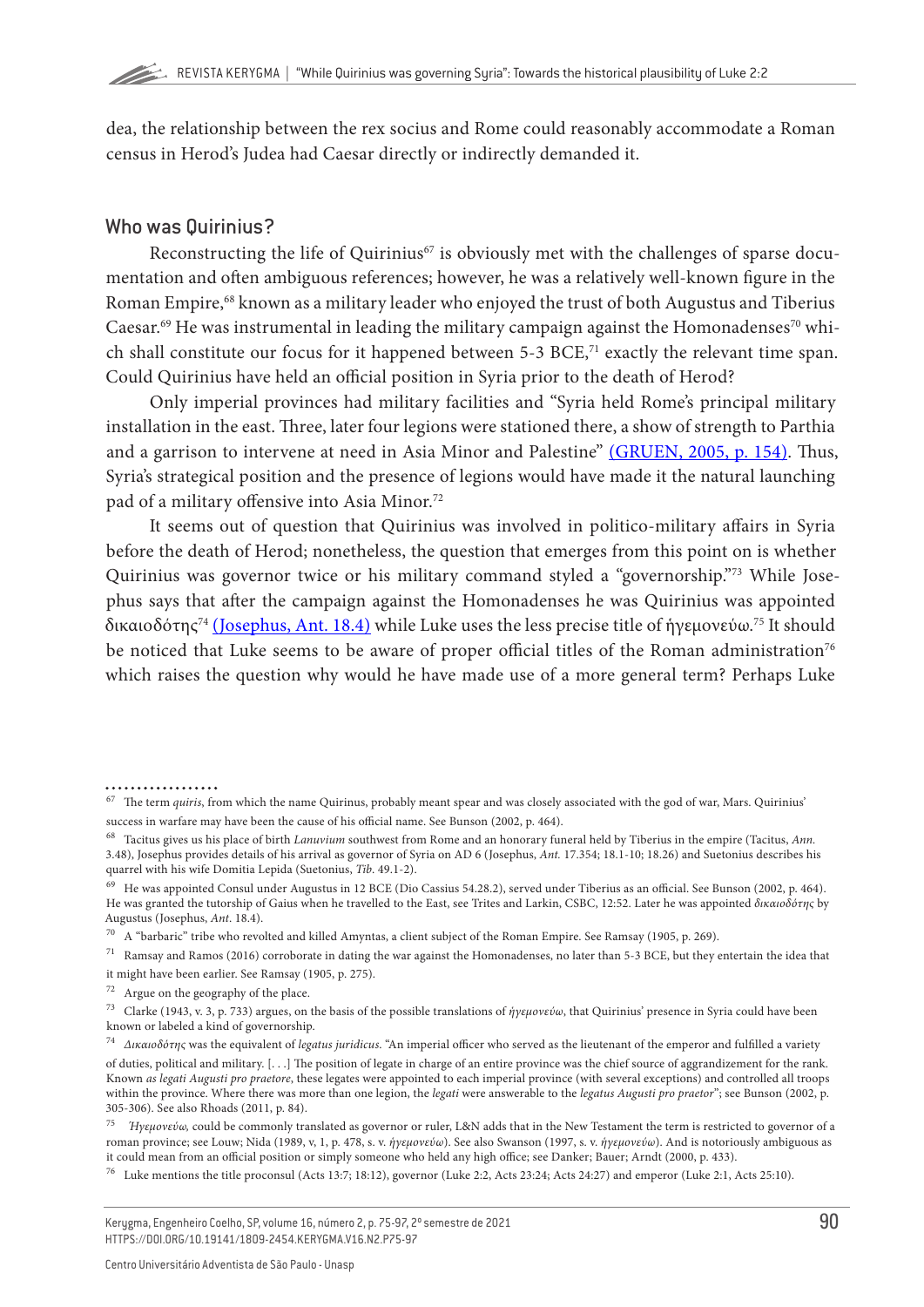was not trying to tie up Quirinius with a census overseen by him, but use the name Quirinius as a time marker for his gentile audience.<sup>77</sup>

In 1764, near Tivoli, Italy, was found a marble inscription, known as Titulus Tiburtinus, with the honors of a Roman official with a remarkable career who lived in the reign of Augustus, and survived that emperor. He conquered a nation; he was rewarded with two Supplicationes and the Ornamenta Triumphalia, i.e., he gorgeous dress of a triumphing general, with ivory scepter and chariot, etc.; he governed Asia as proconsul; and he twice governed Syria as legatus of the divine Augustus.78

#### "A Roman standard in Herod's kingdom"

On the presence of the Roman fiscal presence in Judea during Herod's lifetime, Leah Di Segni may have shed new light into the matter. In 2005, Di Segni published her analysis of an ancient bronze artifact dated to Herod's time which was identified as a classical roman weight standard,79 which, according to Di Segni, shows how Herod's kingdom was dependent on Rome to a larger degree than previously thought [\(DABROWA, 2011, p. 138\)](#page-18-0). The standard would have been used as measurement unit to assess how much an individual was due to pay on taxes, which lead Di Segni uses to reconsider altogether the common assumption that the inhabitants of Judea were not compelled to pay taxes to Rome [\(DABROWA, 2011, p. 139\).](#page-18-0)

[Edward Dąbrowa \(2011, p. 141\)](#page-18-0) ponders contrary to Di Segni and sustains that such an interpretation of a single artifact should not deter the academic community from withholding the view that there is no sufficient evidence to assert that there was a roman census in Herod's Judea. He is perhaps right that an acceptance of Di Segni's view would considerably challenge the current understanding of Herod's relationship with Rome, however, being dissonant does not necessitate its incorrectness, especially when sided with sound evidences.

Consequently, we should uphold that Herod's demonstrable dependence on Rome, the discovery of Marco Titius's standard and the previously presented arguments should suffice to say that, despite of the lack of a multitude of evidences, the historical plausibility of a roman census in the last days of Herod would be rational.

# Conclusion

Schürer's contentions are solid and compelling; nonetheless, affirming Luke's historical error based on the lack of direct evidence is an extrapolation of what can be claimed on historical grounds. The same holds true for those who, following Tertullian, try to ascertain with precision, regardless of the cost, the historicity of the census of Luke 2:2. What is clear is that, simultaneous to the lack of direct evidence and absence of multiple attestations of the census that led Mary and

 $^{77}\,$  Ramsay (1905, p. 265) sponsors this idea that is deeply dependent of an exegetical effort to be properly clarified, which extrapolates the scope of this study.

 $^{78}$  Initially thought to be to be a forgery, it was later identified as authentic (RAMSAY, 1905, p. 266).

<sup>79</sup> The standard reads: "(a)Μάρκυ Τιτίου σύμβλημα μοδίυ τέταρτον (b) Έτους βα(σιλέως) δλ μηνός Ξανδκού vac. δκ vac." (DABROWA, 2011, p. 138).

Kerygma, Engenheiro Coelho, SP, volume 16, número 2, p. 75-97, 2º semestre de 2021 HTTPS://DOI.ORG/10.19141/1809-2454.KERYGMA.V16.N2.P75-97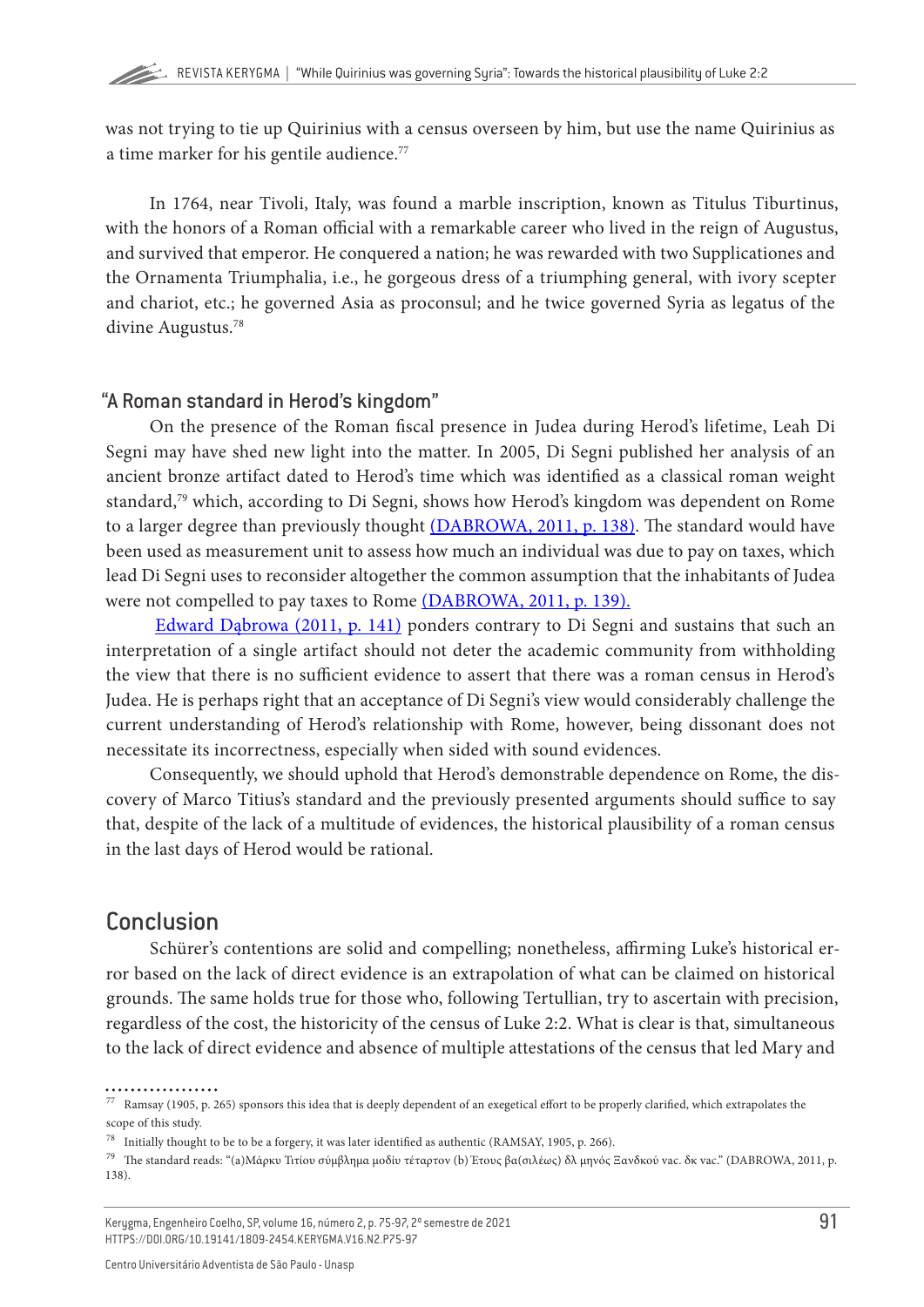<span id="page-17-0"></span>Joseph to Bethlehem, the socio-historical circumstances of Judea during Herod's last years, makes the census, certainly possible.

Luke meant to record a census which was part of the Augustan administrative pattern, not a single universal one. The Romans respected and sometimes even adopted cultural and bureaucratic practices of conquered territories, which can explain why the census of Luke 2:2 was based on place of origin rather residence, additionally, the precedent of a census based on household existed in Egypt, the most lucrative and developed province near to Judea.

Surprisingly, Joseph, a humble first century Jewish carpenter, could possibly have known his ancestry through oral tradition or official genealogical records. Mary probably did not have to travel with Joseph to register for the census, but would she have a baby in the absence of the one person that knew or believed on the supernatural character of her pregnancy?

Finally, Herod's dependence on Rome, from the beginning of his rule to his death and the violence, paranoia and power struggle in his family, could very well accommodate for a census to have been taken before his death time when Quirinius was present as a military leader in the region. Additionally, the Marcus Titius' Standard, in spite of it being almost completely ignored by the academic community, does provide sound evidence that Herod was even more dependent on Rome than previously thought.

Thus we conclude that the socio-historical circumstances weight in favour of the historicity of Luke 2:2 despite the absence of uncontroversial evidence. The census of Luke 2:2 is, therefore historically plausible, though it cannot be proved.

# References

ALAND, K. *et al*. **Novum Testamentum Graece, 28th edition.** Stuttgart: Deutsche Bibelgesellschaft, 2012.

BALZ, H. R.; SCHNEIDER, G. (Eds.). **Exegetical dictionary of the New Testament.** Grand Rapids, MI: Eerdmans, 1990-1993.

BARKER, K. L.; BAILEY, D. W. **Micah, Nahum, Habakkuk, Zephaniah.** Nashville, TN: Broadman & Holman, 1999. (The New American Commentary, v. 20).

BLEDSOE, A. M. D. Qumran, Khirbet. In: BARRY, J. D. et al. (Eds.). **The Lexham Bible dictionary.** Bellingham, WA: Lexham Press, 2016.

BLUMELL, Lincoln H.; WAYMENT, T. A. When was Jesus born? A response to a recent proposal. **BYU Studies Quarterly**, v. 51, p. 53-81, 2012.

BOCKMUEHL, M. The Son of David and his mother. **The Journal of Theological Studies**, v. 62, n. 2, p. 476-493, 2011.

BOND, H. K. **The historical Jesus:** a guide for the perplexed. London: T&T Clark International, 2012.

BOWMAN, A. K. Egypt. In: BOWMAN, A. K., CHAMPLIN, E.; LINTTOT, A. (Eds.). **The Cambridge ancient history:** the Augustan Empire, 43 B.C.-A.D. 69. 2. ed. Cambridge: Cambridge University Press, 2005. (The Cambridge Ancient History, v. 10).

Kerygma, Engenheiro Coelho, SP, volume 16, número 2, p. 75-97, 2º semestre de 2021 HTTPS://DOI.ORG/10.19141/1809-2454.KERYGMA.V16.N2.P75-97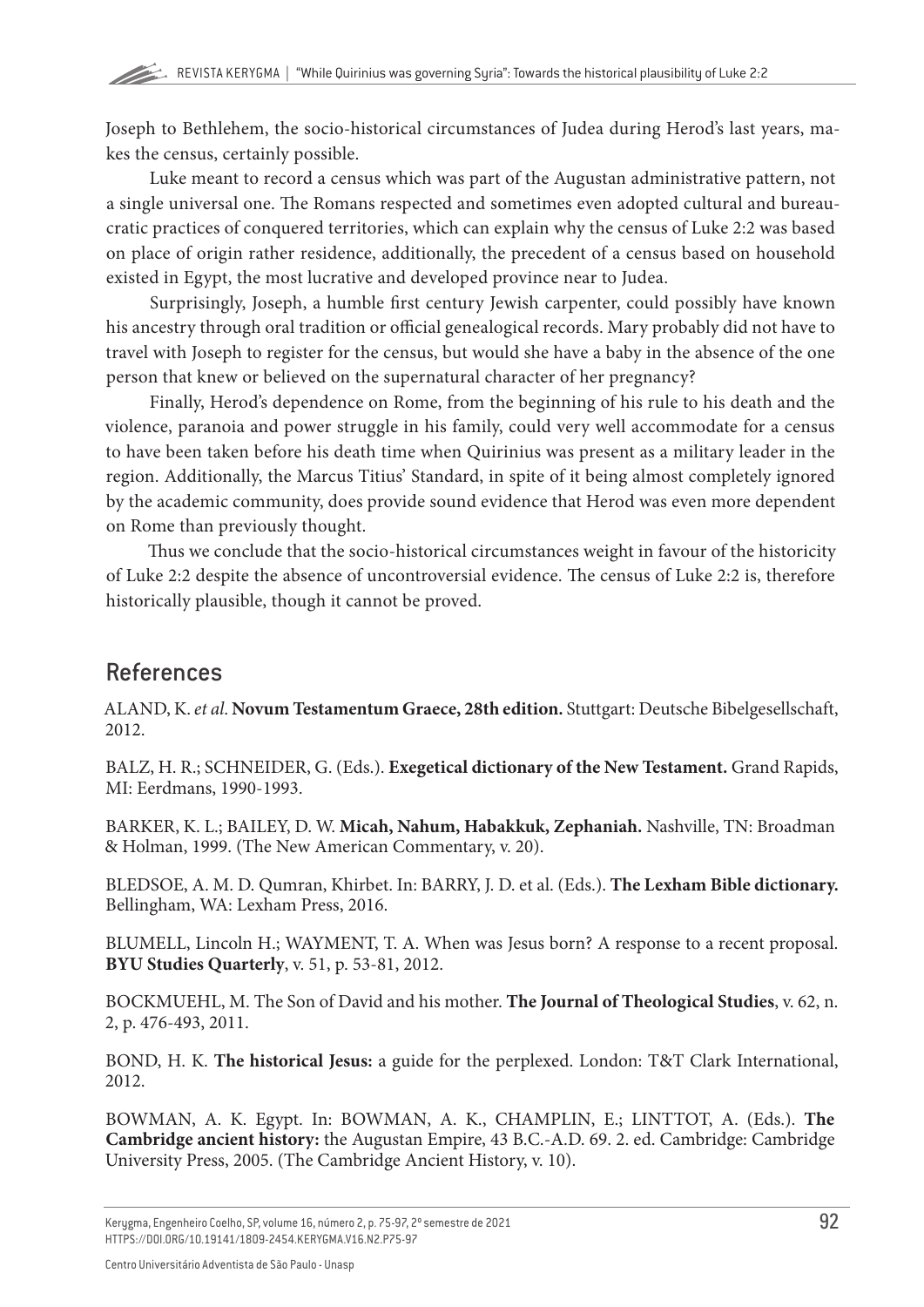<span id="page-18-0"></span>BRAUND, D. C. [Archelaus \(person\)](https://ref.ly/logosres/anch?ref=VolumePage.V+1%2c+p+368&off=1343&ctx=ch%E2%80%9D+(HJP%C2%B2+354+n.4).+~Josephus%2c+however%2c+c). In: FREEDMAN, D. N. et al. (Eds.). **The Anchor Yale Bible dictionary.** New York: Doubleday, 1992.

BRINDLE, W. The census and Quirinius: Luke 2:2. **Journal of the Evangelical Theological Society**, v. 27, n. 1, p. 43-52, 1984.

BROWN, R. E. Gospel infancy narrative research from 1976 to 1986, part II. **The Catholic Biblical Quarterly**, v. 48, n. 4, p. 660-680, 1986.

BROWN, R. E. **The birth of the Messiah:** a commentary on the infancy narratives in the Gospels of Matthew and Luke. New updated ed. New York; London: Doubleday, 1993. (The Anchor bible reference library).

BRUNT, P. A.; MOORE, A.; MICHAEL, J. (1995): *Res gestae Divi Augusti:* the achievements of the divine Augustus. Oxford: Oxford University Press, 1995.

BUNSON, M. **Encyclopaedia of the Roman Empire**. 3rd ed. New York: Facts On File, 2002. (Facts on File Library of World History).

BULTMANN, R. **Nuevo Testamento e mitologia:** il Manifesto della Demitizzazione. Translated by Luciano Tosti and Franco Bianco. 5 ed. Firenze: Queriana, 1970.

BUTLER, T. C.**Luke.** Nashville, TN: Holman Reference, 2000. (Holman New Testament Commentary, v. 3).

CHADWICK, J. R. Dating the birth of Jesus Christ. **Brigham Young University Studies**, v. 4, n. 49, p. 4-38, 2010.

CICERO, M. T. **Select orations of Cicero.** Edited by J. B. Greenough and George Lyman Kittredge. Boston; London: Ginn & Company, 1898.

CLARKE, W. K. L. [The chronology of the New Testament](https://ref.ly/logosres/nwcmmhlyscrptr?ref=VolumePage.V+3%2c+p+733&off=4291&ctx=ensus+at+this+time%3b+~or+his+military+comm). In: GORE, C. **A new commentary on Holy Scripture including the Apocrypha.** London: Society for Promoting Christian Knowledge, 1943.

COMFORT, P. W. (Ed.). **Cornerstone biblical commentary.** With assistance of A. A. Trites and William J. Larkin. Carol Stream IL: Tyndale House Publishers, 2005-2012.

CROSS, F. L.; LIVINGSTONE, E. A. **The Oxford dictionary of the Christian church.** 3rd ed. rev. Oxford; New York: Oxford University Press, 2005.

CROSSAN, J. D. **Who killed Jesus?** Exposing the roots of anti-Semitism in the gospel story of the death of Jesus. New York, NY: HarperCollins, 1995.

DABROWA, E. The date of the census of Quirinius and the chronology of the governors of the province of Syria. **Zeitschrift für Papyrologie und Epigraphik**, p. 137-142, 2011.

DANKER, F. W.; BAUER, W.; ARNDT, W. (Eds.). **A Greek-English lexicon of the New Testament and other early Christian literature**. With assistance of Frederick William Danker. 3rd ed. Chicago: University of Chicago Press, 2000.

DAVIES, W. D.; HORNBURY, W.; STURDY, J. **The Cambridge history of Judaism, volume 3.** With assistance of W. D. Davies, William Hornbury, and John Sturdy. Cambridge: Cambridge University Press, 2008.

Kerygma, Engenheiro Coelho, SP, volume 16, número 2, p. 75-97, 2º semestre de 2021 HTTPS://DOI.ORG/10.19141/1809-2454.KERYGMA.V16.N2.P75-97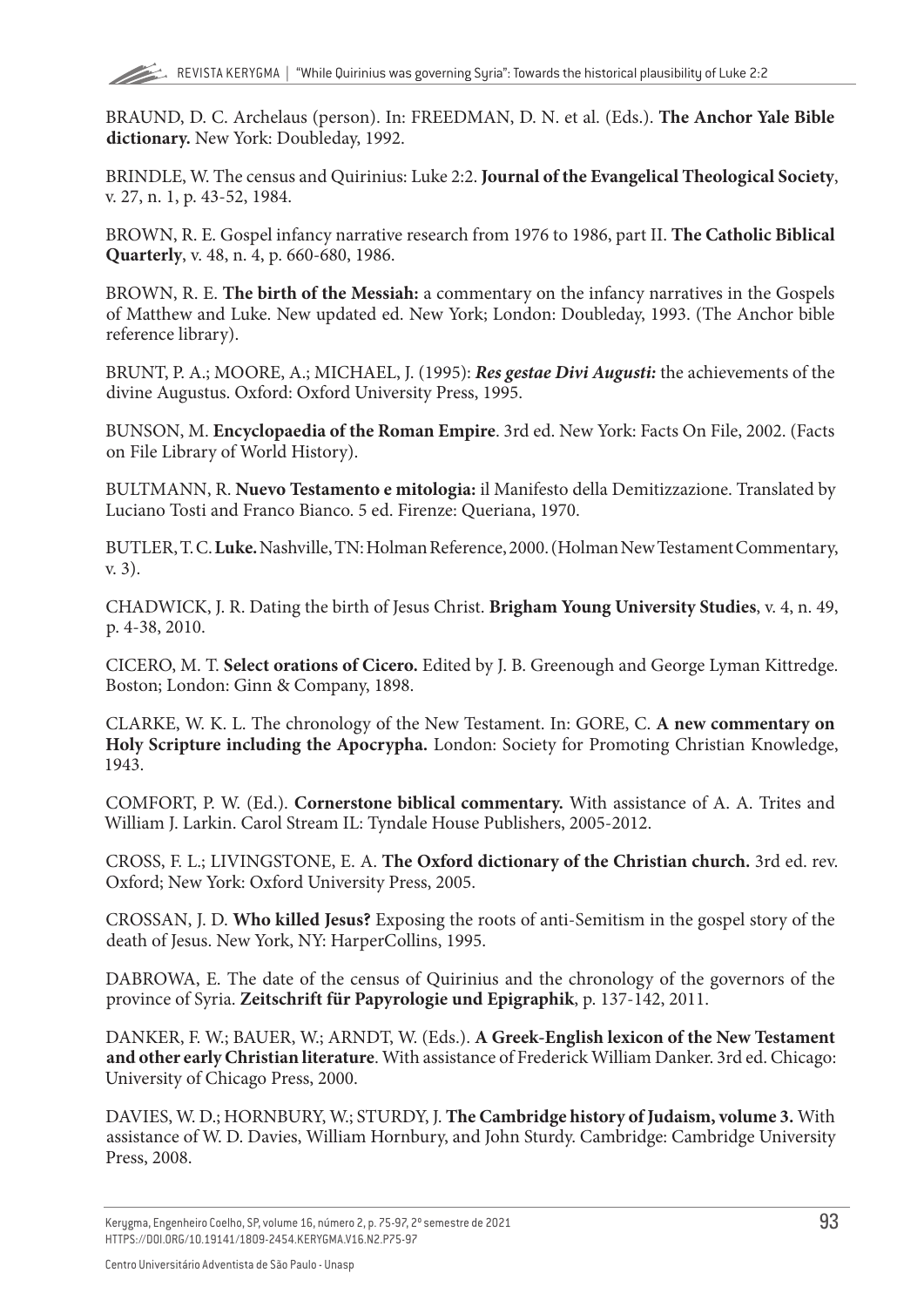<span id="page-19-0"></span>DEMOSS, M. S. Oxford hypothesis. In: DEMOSS, M. S. **Pocket dictionary for the study of New Testament Greek.** Downers Grove, IL: InterVarsity Press, 2001.

DERRETT, J. D. M. Further light on the narratives of the nativity. **Novum Testamentum**, v. 17, p. 81-108, 1975.

DESILVA, D. A. **An introduction to the New Testament:** contexts, methods & ministry formation. Leicester: Apollos, 2004.

DOLLAR, S. Cyrenius. In: BRAND, C. *et al.* (Eds). **Bill Latta:** Holman illustrated Bible dictionary. Revised and expanded. Nashville, TN: Holman Reference, 2015. p. 377.

DONFRIED, K. P. [Chronology: New Testament.](https://ref.ly/logosres/anch?ref=VolumePage.V+1%2c+p+1012&off=2277&ctx=city%E2%80%9D+(Luke+2:1%E2%80%933).+~According+to+Josephu) In: FREEDMAN, D. N*. et al*. (Eds.). **The Anchor Yale Bible dictionary.** New York: Doubleday, 1992.

DUNCAN, D. M. Further light on the narratives of the nativity. **Novum Testamentum**, v. 17, n. 2, p. 81-108, 1975. <https://doi.org/10.2307/1560168>

DUNN, J. D. G.; MCKNIGHT, S. **The historical Jesus in recent research**. Winona Lake, IN: Eisenbrauns, 2005. (Sources for Biblical and Theological Study, v. 10).

EDWARDS, J. R. **The gospel according to Mark.** Grand Rapids; Cambridge; Leicester: Eerdmans; Apollos, 2016. (The Pillar New Testament Commentary).

EHRMAN, B. **Did Jesus exist?** The historical argument for Jesus of Nazareth. New York: Harper One, 2012.

ELWELL, W. A.; BEITZEL, B. J. **Baker encyclopaedia of the Bible.** Grand Rapids, MI: Baker, 1988.

GERTOUX, G. **Herod the Great and Jesus:** chronological, historical and archaeological evidence. N.p.: LULU, 2015.

GOODMAN, M. Judea. In: BOWMAN, A. K., CHAMPLIN, E.; LINTTOT, A. (Eds.). **The Cambridge ancient history:** the Augustan Empire, 43 B.C.-A.D. 69. 2. ed. Cambridge: Cambridge University Press, 2005. (The Cambridge Ancient History, v. 10).

GORE, C. **A new commentary on Holy Scripture including the Apocrypha.** London: Society for Promoting Christian Knowledge, 1943.

GRAF, D. F. Aretas. In: FREEDMAN, D. N. *et al*. (Eds.). **The Anchor Yale Bible dictionary.** New York: Doubleday, 1992.

GRAF, D. F. [Nabateans](https://ref.ly/logosres/anch?ref=VolumePage.V+4%2c+p+971&off=3083&ctx=as%E2%80%99+death%2c+Syllaeus+~attempted+to+seize+c). In: FREEDMAN, D. N. et al. (Eds.). **The Anchor Yale Bible dictionary.** New York: Doubleday, 1992.

GREEN, J. B. **Hearing the New Testament:** strategies for interpretation 2nd ed. Grand Rapids, MI: Eerdmans; Edinburgh: Alban, 2010.

GRUEN, E. S. The expansion of the empire under Augustus. In: BOWMAN, A. K., CHAMPLIN, E.; LINTTOT, A. (Eds.). **The Cambridge ancient history:** the Augustan Empire, 43 B.C.-A.D. 69. 2. Ed. Cambridge: Cambridge University Press, 2005. (The Cambridge Ancient History, v. 10).

GUPTA, N. K. Christology. In: BARRY, J. D. *et al*. (Eds.). **The Lexham Bible dictionary.** Bellingham, WA: Lexham Press, 2016

Kerygma, Engenheiro Coelho, SP, volume 16, número 2, p. 75-97, 2º semestre de 2021 HTTPS://DOI.ORG/10.19141/1809-2454.KERYGMA.V16.N2.P75-97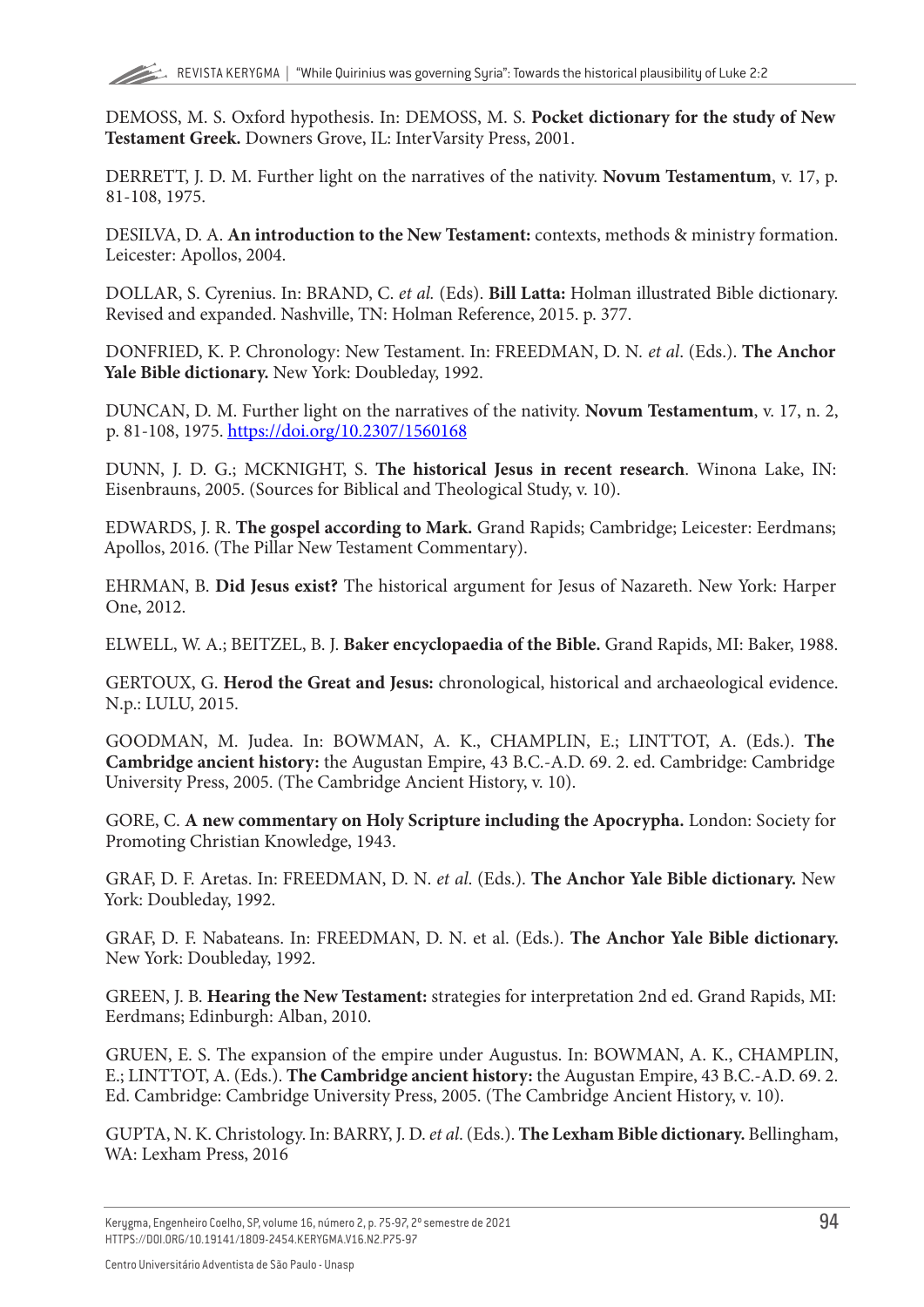<span id="page-20-0"></span>HAVERFIELD, F. The census of Sulpicius Quirinius. **Classical Association**, v. 14, n. 6, 1900.

HOLMES, M. W. (Ed.). **The Greek New Testament: SBL edition.** Bellingham, WA: Lexham Press, 2010.

JAMIESON, R.; FAUSSET, A. R.; BROWN, D. **A commentary, critical and explanatory, on the whole Bible.** New York: George H. Doran Company, 1921.

JEREMIAS, J. **Jerusalem in the time of Jesus:** an investigation into economic and social conditions during the New Testament period. Philadelphia: Fortress, 1969.

JOHNSON, L. T. **Among the gentiles:** Greco-Roman religion and Christianity. New Haven: Yale University Press, 2009. (Anchor Yale Bible Reference Library).

JOSEPHUS, F.; FELDMAN, L. H.; BEGG, C.; MASON, S. **Flavius Josephus:** translation and commentary. Edited by Steve Mason. Leiden: Brill, 2000.

JOSEPHUS, F.; WHISTON, W. **The works of Flavius Josephus:** comprising the antiquities of the Jews a history of the Jewish wars and life of Flavius Josephus, written by himself. Philadelphia, PA: J. B. Smith & Co., 1854.

KEENER, C. S. **The IVP Bible background commentary:** New Testament. Downers Grove, IL: InterVarsity Press, 1993.

KOKKINOS, N. The honorand of the Titulus Tiburtinus. C. Sentius Saturninus**? Zeitschrift für Papyrologie und Epigraphik**, p. 21–36, 1995.

KUGLER, R. A.; HARTIN, P. J. **An introduction to the Bible.** Grand Rapids, MI: Eerdmans, 2009.

LATASTER, R. C. **Jesus did not exist**: a debate among atheists. N.p.: Raphael C. Lataster, 2015.

LEVINE, A. J.; ALLISON, D. C.; CROSSAN, J. D. eds. **The historical Jesus in context.** Princeton: Princeton University Press, 2006. (Princeton Readings in Religion).

LEVINE, L. I. [Herod the Great \(person\).](https://ref.ly/logosres/anch?ref=VolumePage.V+3%2c+p+161&off=2712&ctx=ompey+in+63+b.c.e.%2c+~nothing+could+be+ach) In: FREEDMAN, D. N. *et al*. (Eds.). **The Anchor Yale Bible dictionary.** New York: Doubleday, 1992.

LEWIS, C. T. **An elementary Latin dictionary.** Edited by Hugh Macmaster Kingery. New York: American Book Company, 1915.

LICONA, M. **The resurrection of Jesus:** a new historiographical approach. Nottingham: Apollos, 2018.

LICHTENBERGER, A. Was Romanisation a goal of the building policy of Herod? In: JACOBSON, D. M.; KOKKINOS, N. (Eds.). **Herod and Augustus:** Papers Presented at the IJS Conference, 21st-23rd June 2005. Leiden: Brill, 2009. p. 43-65.

LOUW, J. P.; NIDA, E. A.; SMITH, R. B.; MUNSON, K. A. (Eds.). **Greek-English lexicon of the New Testament:** based on semantic domains. 2nd ed. New York: United Bible Societies, 1989.

LUKASZEWSKI, A. L.; DUBIS, M.; BLAKLEY, J. Ted. **The Lexham syntactic Greek New Testament, SBL edition:** expansions and annotations. Bellingham, WA: Lexham Press, 2011), Lk 2:1.

MARSH, N. M. [Adultery in the Bible](https://ref.ly/logosres/lbd?art=adultery.punishments_for_adultery_in_the_old_testament_and_the_ancient_near_east&off=72&ctx=e+Ancient+Near+East%0a~The+Old+Testament+gi). In: BARRY, J. D. et al. (Eds.). **The Lexham Bible dictionary.** Bellingham, WA: Lexham Press, 2016.

Kerygma, Engenheiro Coelho, SP, volume 16, número 2, p. 75-97, 2º semestre de 2021 HTTPS://DOI.ORG/10.19141/1809-2454.KERYGMA.V16.N2.P75-97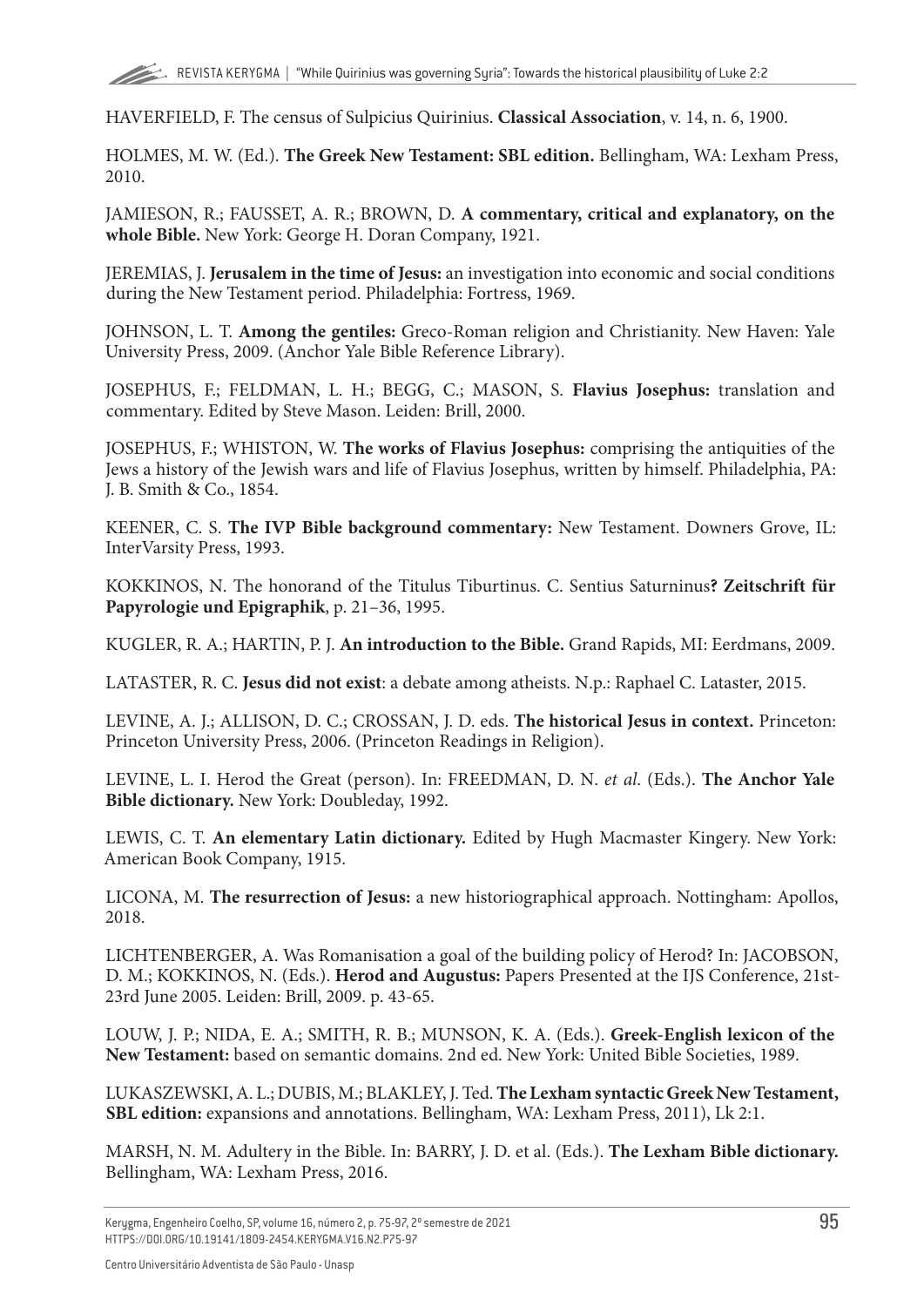<span id="page-21-0"></span>MARSHALL, I. H. **The Gospel of Luke:** a commentary on the Greek text. Grand Rapids, MI: Eerdmans, 1978. (The New International Greek Testament Commentary).

MARSHALL, I. H. The present state of Lucan stidies. **Themelios**, v. 14, n. 2, p. 52-57, 1989.

MCDOWELL, S.; KUNKLE, B. (Eds.). **The apologetics study Bible for students.** Revised and updated edition. Nashville, TN: Holman Bible Publishers, 2017.

MCGIFFERT, A. C. [Prolegomena: the life and writings of Eusebius of Cæsarea.](https://ref.ly/logosres/npnf15?ref=Eusebius.Hist.+eccl.&off=197403) In SCHAFF, P.; WACE, H. (Eds.). **Eusebius:** Church history, Life of Constantine the Great, and Oration in praise of Constantine. New York: Christian Literature Company, 1890.

MCGOVERN, J. J. (Ed.). **Catholic pocket dictionary and cyclopedia**. Chicago: Extension Press, 1906.

MORRIS, L. **Luke:** an introduction and commentary. 2nd ed. Nottingham: Inter-Varsity, 2008. (Tyndale New Testament Commentaries, v. 3).

NEGEV, A. (Ed.). **The archaeological encyclopaedia of the Holy Land.** With assistance of Neil Asher Silberman. 3rd ed. New York; London; Toronto: Prentice Hall Press, 1990.

PELLING, C. The Triumviral Period. In: BOWMAN, A. K., CHAMPLIN, E.; LINTTOT, A. (Eds.). **The Cambridge ancient history:** the Augustan Empire, 43 B.C.-A.D. 69. 2. ed. Cambridge: Cambridge University Press, 2005. (The Cambridge Ancient History, v. 10).

PORTER, H. [Money](https://ref.ly/logosres/intlbbldict1915?art=m.506.2&off=16347&ctx=Coin+of+the+Herods.%0a~Herod+Archelaus%2c+who). In: ORR, J.; NUELSEN, J. L.; MULLINS, E. Y. (Eds.). **The international standard Bible encyclopaedia.** Grand Rapids, MI: Eerdmans, 1915.

PUSKAS, C. B.; CRUMP, D. **An introduction to the gospels and Acts.** Grand Rapids, MI; Cambridge: Eerdmans, 2008.

RAMOS, A. *[Publicus Sulpicius Quirinius](https://ref.ly/logosres/lbd?art=quirinius.1.historicity_of_the_biblical_account&off=479&ctx=oretold+(Luke+1:5).+~This+Herod%2c+called+%E2%80%9C).* In: BARRY, J. D. et al. (Eds.). **The Lexham Bible dictionary.** Bellingham, WA: Lexham Press, 2016.

RAMSAY, W. M. **Was Christ born at Bethlehem?** A study on the credibility of St. Luke. 3d ed. London: Hodder and Stoughton, 1905.

RAMSAY, W. M. **St Paul the traveller and the Roman citizen.** 14th enlarged ed. N.p.: Hodder and Stoughton, 1920. (The Morgan Lectures, 1894).

RENAN, E. **The life of Jesus.** Complete ed. London: K. Paul Trench Trübner & Co. Ltd., 1893.

RHOADS, J. H. Josephus misdated. **The Census of Quirinius**, v. 1, n. 54, p. 65-87, 2011.

RIST, J. M. Luke 2:2: Making sense of the date of Jesus' birth. **The Journal of Theological Studies**, v. 56 (2), p. 489-491, 2005.

ROBERTSON, A. T. **Word pictures in the New Testament series.** Nashville, TN: Broadman, 1903- 1933.

SADDINGTON, D. B. Client king's armies under Augustus. In: JACOBSON, D. M.; KOKKINOS, N. (Eds.). **Herod and Augustus:** Papers Presented at the IJS Conference, 21st-23rd June 2005. Leiden: Brill, 2009. p. 303-325.

Kerygma, Engenheiro Coelho, SP, volume 16, número 2, p. 75-97, 2º semestre de 2021 HTTPS://DOI.ORG/10.19141/1809-2454.KERYGMA.V16.N2.P75-97